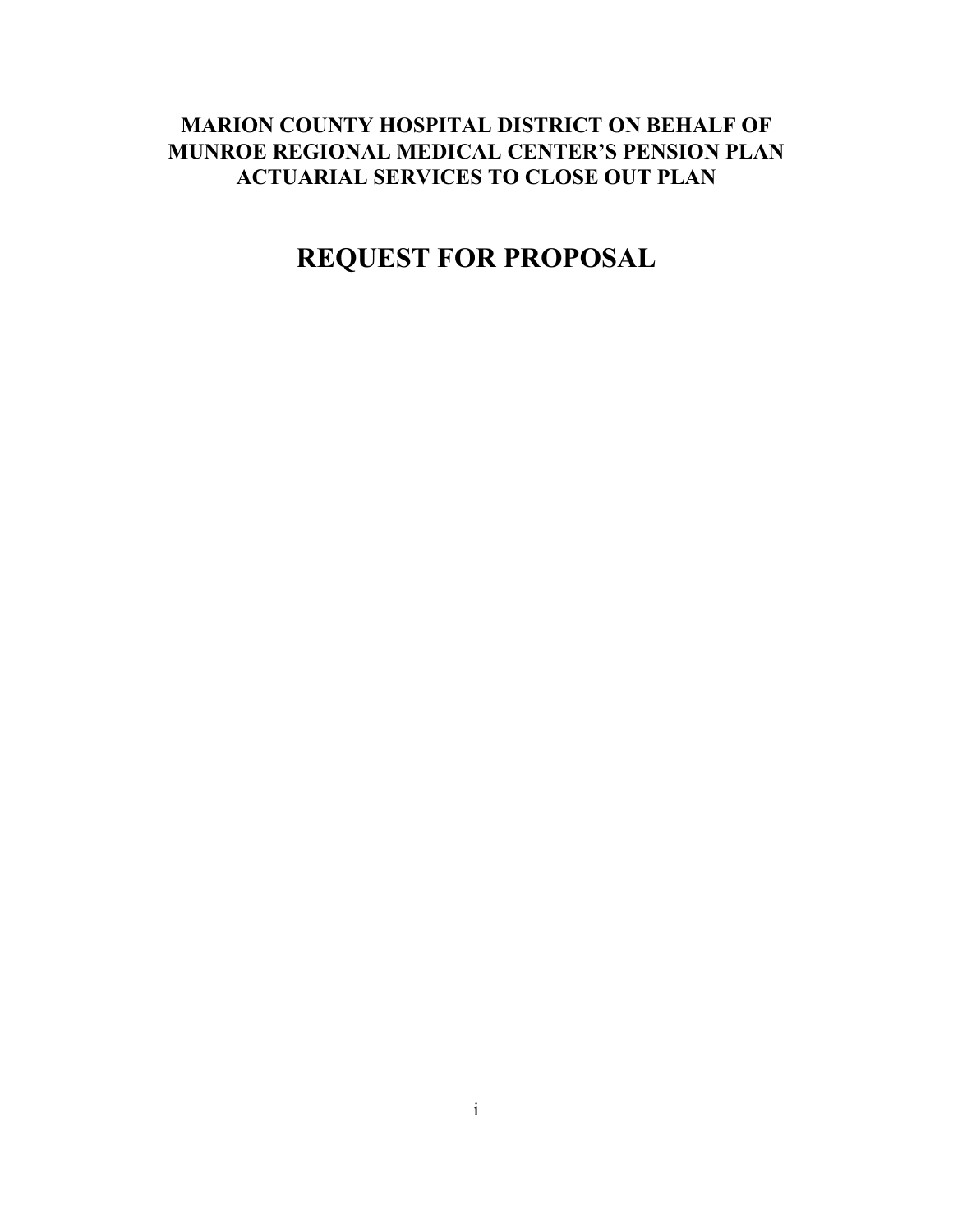|  | <b>TABLE OF CONTENTS</b> |
|--|--------------------------|
|--|--------------------------|

| Part A        |           |                                                      |  |
|---------------|-----------|------------------------------------------------------|--|
| $A-1$         |           |                                                      |  |
|               | $A-1.1$   |                                                      |  |
|               | $A-1.2$   |                                                      |  |
|               | $A-1.3$   |                                                      |  |
|               | $A-1.4$   |                                                      |  |
|               | $A-1.5$   |                                                      |  |
|               | $A-1.6$   |                                                      |  |
|               | $A-1.7$   |                                                      |  |
|               | $A-1.8$   |                                                      |  |
|               | $A-1.9$   |                                                      |  |
| $A-2$         |           |                                                      |  |
|               | $A-2.1$   |                                                      |  |
|               | $A - 2.2$ |                                                      |  |
|               |           |                                                      |  |
|               |           |                                                      |  |
|               | $A-2.3$   |                                                      |  |
|               |           |                                                      |  |
| <b>PART B</b> |           |                                                      |  |
|               | $B-1$     |                                                      |  |
|               | $B-2$     |                                                      |  |
|               |           |                                                      |  |
| PART C        |           |                                                      |  |
|               | $C-1$     |                                                      |  |
|               | $C-2$     |                                                      |  |
|               |           |                                                      |  |
|               |           | $C-2.1$                                              |  |
|               |           | $C-2.2$                                              |  |
|               |           |                                                      |  |
|               |           |                                                      |  |
|               |           |                                                      |  |
|               |           |                                                      |  |
|               |           |                                                      |  |
| <b>PART D</b> |           |                                                      |  |
|               | $D-1$     |                                                      |  |
|               | $D-2$     |                                                      |  |
|               | $D-3$     |                                                      |  |
|               | $D-4$     |                                                      |  |
|               | $D-5$     |                                                      |  |
|               | $D-6$     |                                                      |  |
|               | $D-7$     |                                                      |  |
|               | $D-8$     |                                                      |  |
|               | $D-9$     |                                                      |  |
|               |           |                                                      |  |
|               | $D-10$    | OWNERSHIP OF WORK PRODUCT AND INTELLECTUAL CAPITAL24 |  |
|               | $D-11$    |                                                      |  |
|               | $D-12$    |                                                      |  |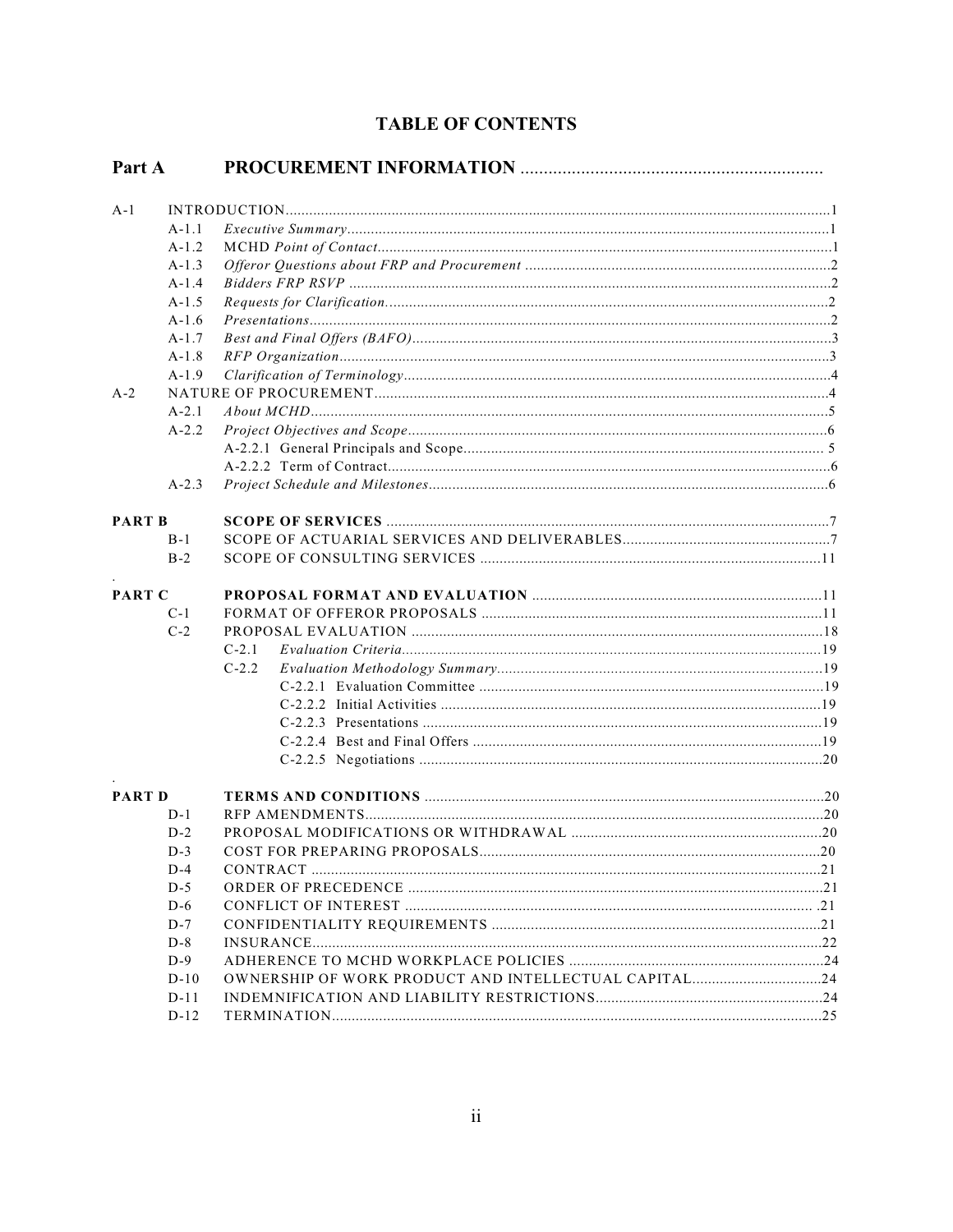#### **LIST OF TABLES**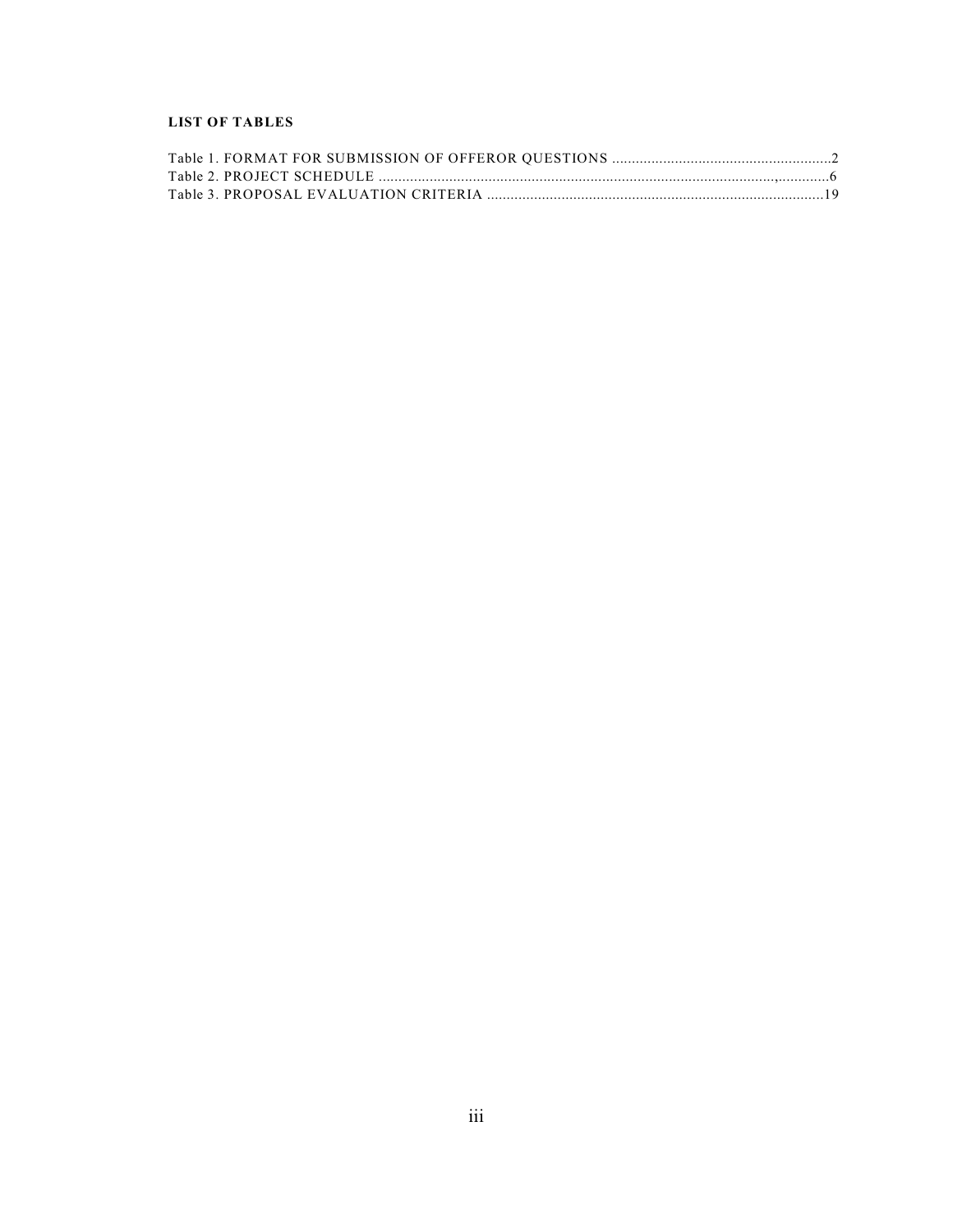#### \_\_\_\_\_\_\_\_\_\_\_\_\_\_\_\_\_\_\_\_\_\_\_\_\_\_\_\_\_\_\_\_\_\_\_\_\_\_\_\_\_\_\_\_\_\_\_\_\_\_\_\_\_\_\_\_\_\_\_\_\_\_\_\_\_\_\_\_\_\_\_\_\_\_\_\_\_\_\_\_\_\_\_\_\_\_\_\_\_\_\_ PART A PROCUREMENT INFORMATION

# **A-1 Introduction**

The Marion County Hospital District (MCHD) is soliciting proposals for Pension Plan Actuarial Services to close out the Munroe Regional Medical Center's pension plan. The following document outlines the requirements for responding to the Request for Proposal (RFP).

\_\_\_\_\_\_\_\_\_\_\_\_\_\_\_\_\_\_\_\_\_\_\_\_\_\_\_\_\_\_\_\_\_\_\_\_\_\_\_\_\_\_\_\_\_\_\_\_\_\_\_\_\_\_\_\_\_\_\_\_\_\_\_\_\_\_\_\_\_\_\_\_\_\_\_\_\_\_\_\_\_\_\_\_\_\_\_\_\_\_\_\_

# **A-1-1 EXECUTIVE SUMMARY**

MCHD is soliciting proposals from firms interested in serving as Consulting Actuary. MCHD is seeking professional actuary services to perform pension plan valuation and other related services as required to close and existing pension retirement plans for Munroe Regional Medical Center. A complete description of required services is included in **Section B, Scope of Pension Actuarial Consulting Services.** 

# **A-1.2 MCHD POINT OF CONTACT**

From the issue date of the RFP until the selection and announcement of a successful offeror, offerors are not allowed to communicate, for any reason, with any MCHD staff regarding this particular procurement, except through the Contracting Officer named herein. For violation of this provision, MCHD shall reserve the right to reject the proposal of the offending offeror.

The Contacting Officer for questions and all other contractual matters pertaining to this RFP is:

| Name:    | Debbie Cooper                         |
|----------|---------------------------------------|
| Title:   | Finance Manager                       |
| Address: | 1121 SW $1st$ Avenue, Ocala, FL 34471 |
| Email:   | Debbie@mchdt.org                      |

The deadline for the offeror's proposals is, January 18, 2019 delivered to the MCHD office, marked to the attention of:

| Name:    | <b>Curt Bromund</b>                             |
|----------|-------------------------------------------------|
| Title:   | <b>Executive Director</b>                       |
| Address: | <b>Marion County Hospital District</b>          |
|          | 1121 SW 1 <sup>st</sup> Avenue, Ocala, FL 34471 |
| Email:   | $Curt(a)$ mchdt.org                             |

**By submitting a proposal, the offeror acknowledges thatit has read this RFP, understands and agrees to be bound by its requirements**.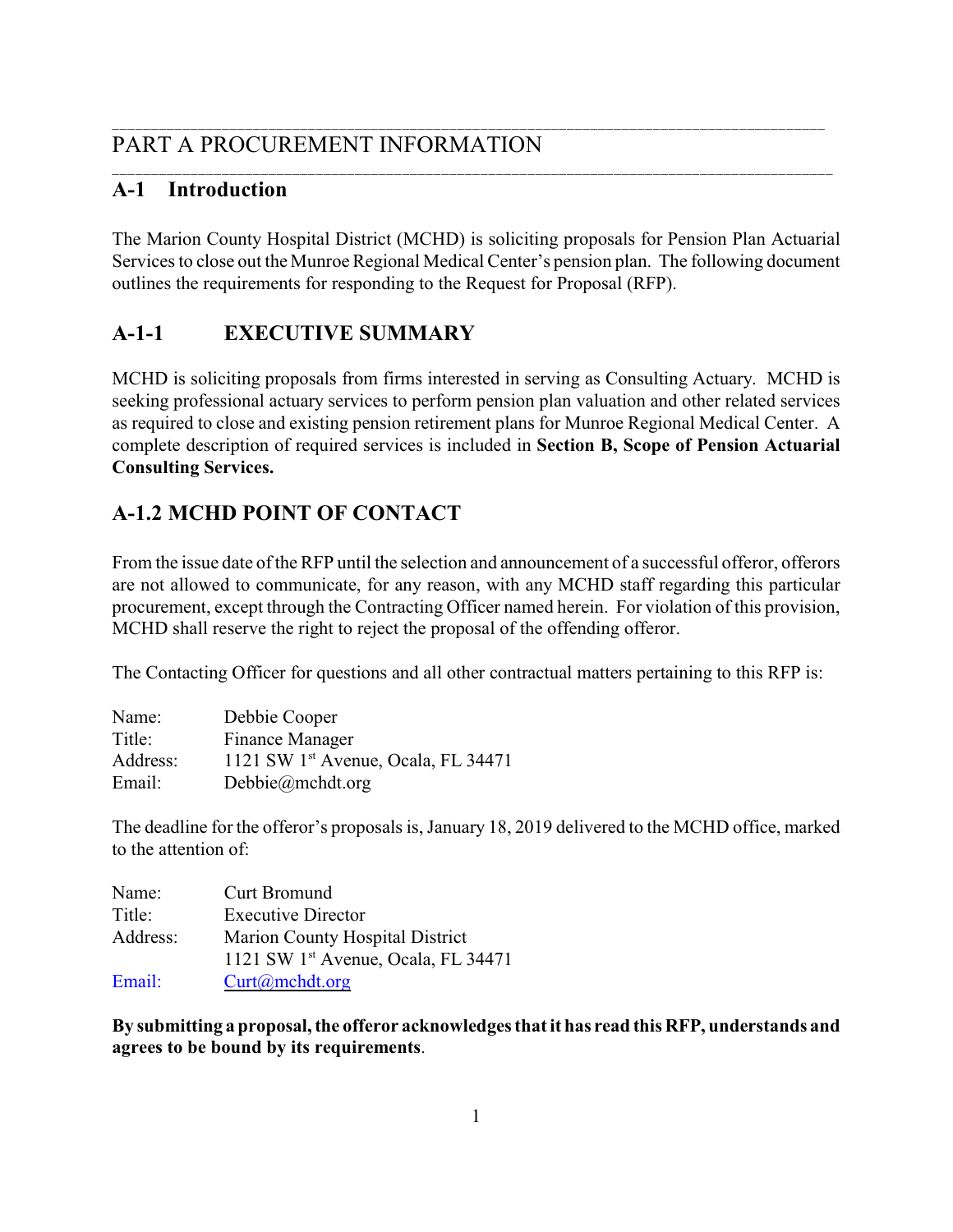# **A-1.3 OFFER QUESTIONS ABOUT RFP AND PROCUREMENT**

Any offeror questions relating to this RFP and/or procurement shall be sent via email to the Point of Contact Debbie Cooper named in Section A-1.2. Submit all questions as a Word document using the format specified in Table 1 below. Failure to comply with the use of this format may be grounds for the questions not being answered.

| No.            | FRP Section | <b>FRP</b> Page | Question |
|----------------|-------------|-----------------|----------|
|                |             |                 |          |
| A1             |             |                 |          |
| Q <sub>2</sub> |             |                 |          |
| A <sub>2</sub> |             |                 |          |

Table 1. Format for Submission of Offeror Questions

Email is the required method of communication - using a Word file as an attachment. All written questions must include the name of the firm and the person submitting the questions. MCHD will post a compilation of all questions and answers, along with anyRFP addenda, to the MCHD website: https:/mchdt.org no later than December 30, 2018. Individuals and Firm names will not be listed on responses.

### **A-1-4. BIDDERS RFP RSVP**

Offerors that intend to bid on the MCHD RFP are expected to notify MCHD via email to the Point of Contact Curt Bromund, named in Section A-1.2 of their intent to do so by the date and time show in Section A-2.3.

### **A-1.5 REQUESTS FOR CLARIFICATION**

Upon review of proposals submitted by offerors, MCHD may, at its discretion, submit to offerors written questions and requests for clarification relating to their technical and/or cost proposals. Offerors will be provided a reasonable period of time in which to submit written responses to MCHD's questions and requests for clarification. Such question and answer exchanges may be repeated until MCHD is satisfied that all offeror information necessary to enable a complete evaluation of proposals has been obtained.

All such written exchanges between MCHD and the successful offeror will be incorporated by reference into the contract to be executed by the two parties.

### **A-1.6 PRESENTATIONS**

At MCHD's discretion, offerors who receive high scores after the initial review of proposals may be required to provide presentations on site at MCHD's offices, at the offeror's office or via webinar session. If presentations are required, offerors will be offered alternative dates from which to select.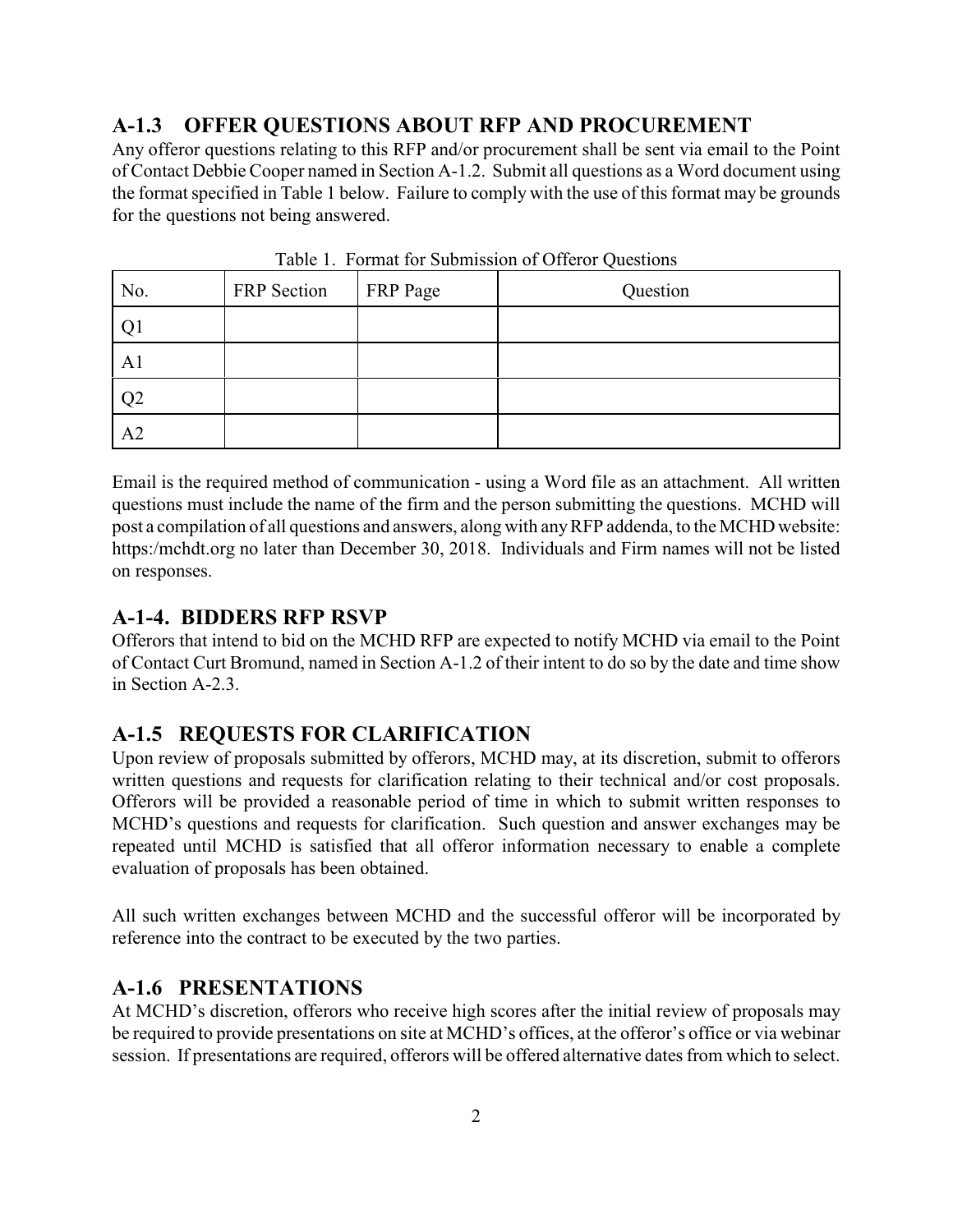MCHD requires meeting the key assigned staff when conducting the presentations. MCHD's objective is to discern the offeror's proposed staffs' familiarity with the proposed services and their ability to explain, communicate, converse, and interact with MCHD staff. MCHD reserves the right not to conduct offeror presentations, and/or customer site visits.

#### **A-1.7 BEST AND FINAL OFFERS (BAFO)**

At MCHD's discretion, Best and Final Offers (BAFO) may be solicited from offerors whose scores are ranked highest after the initial review or proposals, presentations and site visits (if presentations and site visits are conducted).

BAFOs may address costs, scope, changes, staffing changes, service changes - both those solicited by MCHD and those offered by the offeror.

These offerors' Best and Final Offers must be received at the address identified in Section A-1.2 by the time specified in the solicitation. If a Best and Final Offer is not submitted, the previous submittal will be construed as the Best and Final Offer. BAFO proposals must be prepared in the same number of copies and packages and submitted according to the same instructions that apply the initial proposal submission (please refer to Section C-1). After Best and Final Offers are received, final evaluation will be conducted for an award.

MCHD reserves the right not to solicit Best and Final Offers.

### **A-1.8 RFP ORGANIZATION**

This RFP is organized as described below.

### **PART A - Procurement Information**

This part of the RFP sets forth the procedures for conducting the procurement, the nature of the services being sought, the project timetable, and a description of MCHD's existing environment.

### **PART B - Scope of Services**

This part of the RFP defines in detail the scope of services. It addresses the business service requirements to be satisfied, and other required services and deliverables,

### **PART C - Proposal Format and Evaluation**

This part of the RFP provides detail instructions for the preparation and format of offeror proposals, both technical and cost.

### **PART D - MCHD Terms and Conditions**

This part of the RFP sets forth the standard MCHD terms and conditions that the offeror must abide by in preparing its response to the RFP and/or in conducting the effort after award.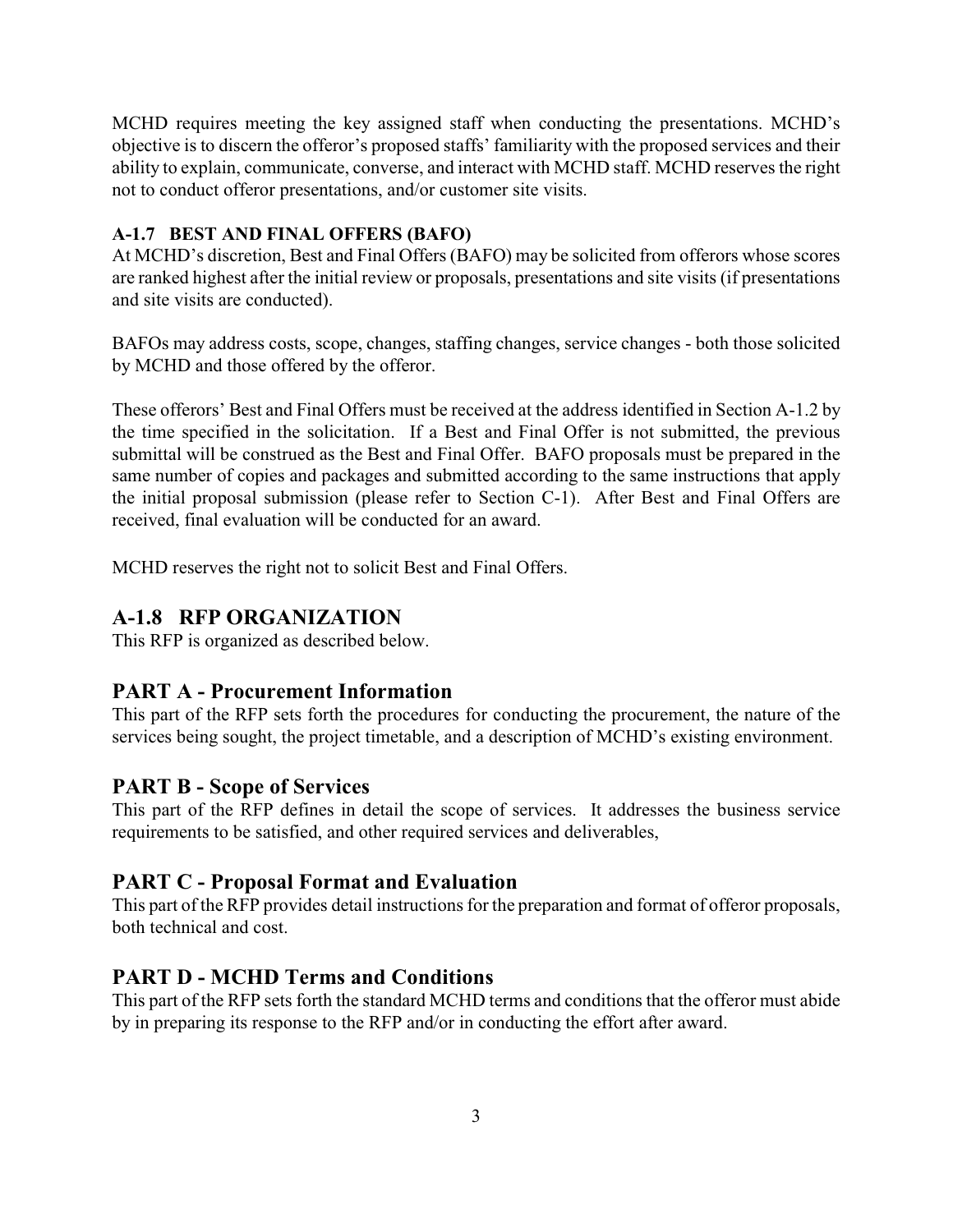# **A-1.9 CLARIFICATION OF TERMINOLOGY**

All references in this RFP to features, functions, services, or deliverables that "should", "must", "will", "has ability to", etc. to be provided by the offeror are to be construed as mandatory. Similarly, all references in this RFP to information that "should", "must", "will", "has ability to", etc. be provided in the offeror's proposal are to be construed as mandatory.

Bidders may be referred to alternatively as "bidders", "offerors", "successful offerors", "successful bidders", "vendors", etc. All such references (except for those explicitly defined otherwise) are to the primary contractor who submits the proposal in response to this RFP and, if successful, who will be responsible for the successful completion of all required deliverables.

References to days are to work days unless otherwise explicitly stated. Reference to time as stated in this RFP is based on local Eastern Time.

Throughout this RFP, MCHD refers to awarding of the contract as if that award were a given. In fact, MCHD reserves to itself the right to reject any or all proposals, to negotiate with one or more bidders, or to award the contract in its best interest, as well as reserve to itself the right to make no award whatsoever or re-advertise for additional proposals and to extend the deadline for submission of the proposals.

### **A-2 NATURE OF PROCUREMENT**

MCHD is soliciting proposals from firms having recent experience in the supply of actuarial services in the public sector for Pension Systems. To be considered for the purposes stated above, the firm must meet all of the following minimum qualifications. Failure to do so shall result in the rejection of the proposal.

MCHD's minimum qualifications,

- The firm must be a professional actuarial consulting firm that provides actuarial valuations, experience investigations, asset/liability studies, or actuarial consulting services.
- The firm must have been in existence as a business entity performing such services for a minimum of five (5) years.
- The firm must have a minimum of three (3) current single-employer, public pension plan clients, each client with at least 3,000 members; with a benefit structure of reasonably similar complexity to MCHD.
- The Principal Actuary performing the services under the Contract must be a Fellow of the Society of Actuaries and an enrolled actuary. The Principal Actuary must have ten (10) years of experience as a principal consulting actuary providing pension consulting services, experience analysis, and valuation assignments for one or more single-employer public retirement systems, each with a membership of at least 3,000.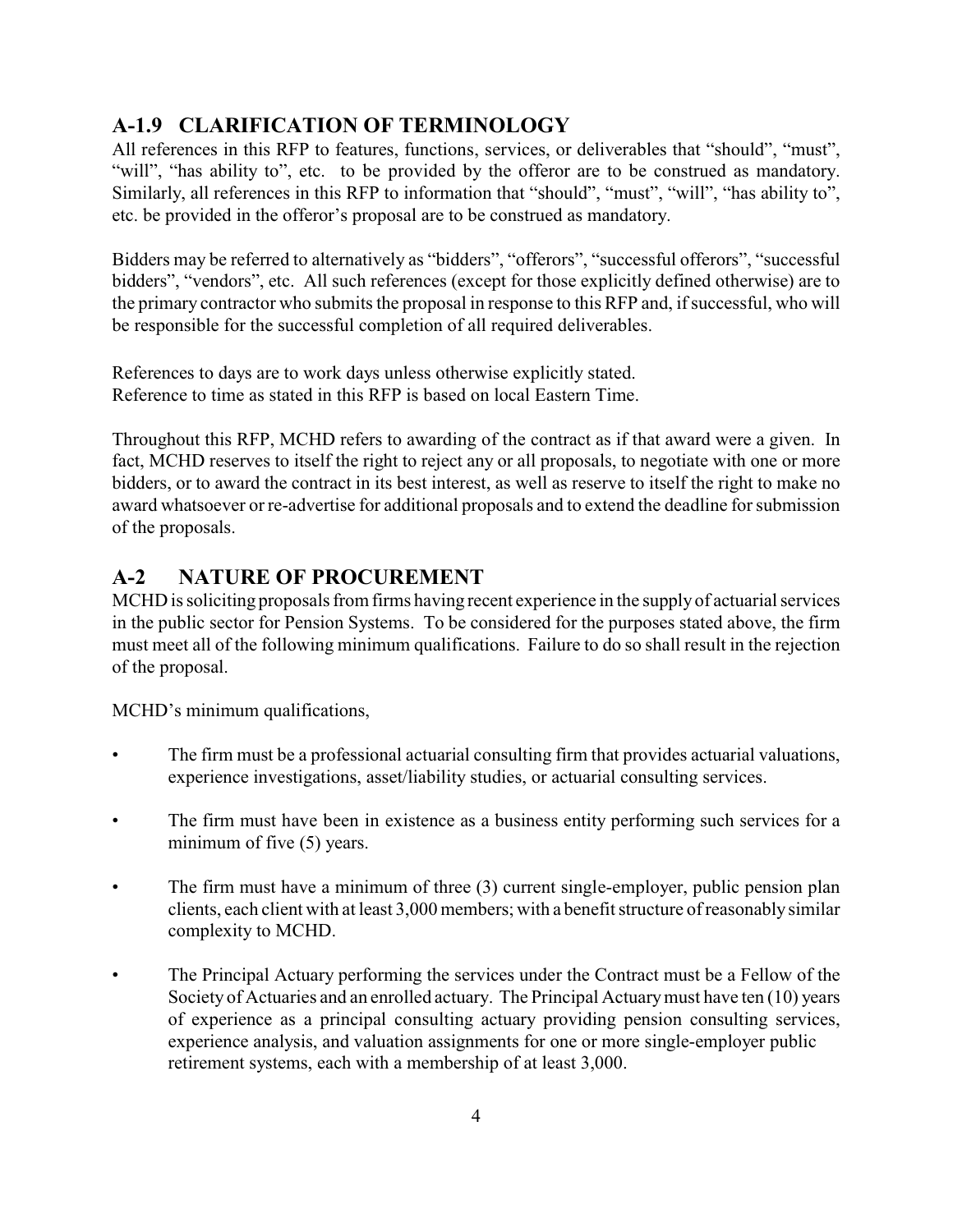- Any Supporting Actuary performing services under the Contract must be a Fellow of the Society of Actuaries and an enrolled actuary. The primary supporting actuary must have five (5) years of experience as a principal or supporting actuary providing pension consulting services, experience analysis, and valuation assignments for a single-employer public retirement system.
- The firm's technology system must be capable of providing adequate and verifiable security for all client data, including providing a secure means of data transmission between the firm and MCHD, as well as, providing encryption of client data at rest within the system using no less than 128 -bit key encryption. The firm must further have installed internal controls to ensure that client data is not stored outside of the system.
- The firm must be able to cite five or more such previous public sector actuarial services clients.
- Similar Plans include plans of a similar size in terms of headcount and asset size but also benefit structure. The plan's pension equity structure is a hybrid plan (i.e., plans with a cash balance or pension equity benefit structure). The benefit structure itself of this plan allows for the ability of a term vested participant to request a lump sum payment of their accrued benefit at any time.

# **A-2.1 ABOUT MCHD**

MCHD is the name that refers to the Marion County Hospital District. The District is run by a board that has the duty to oversee healthcare in Marion County, Florida for its citizens.

On April 1, 2014, Munroe Regional Medical Center ceased operating the hospital owned by MCHD. At that point in time MCHD began the process of closing the pension retirement plans offered by MRMC during its tenure as tenant of the hospital. After obtaining IRS VCP approval for the plan, the District is prepared to close the pension retirement plan. The number of beneficiaries are as set forth below:

|           | MRMC Retirees and Beneficiaries Receiving Benefits. | 238 |
|-----------|-----------------------------------------------------|-----|
| $\bullet$ | Terminated Members Not Yet Receiving Benefits.      | 269 |
| $\bullet$ | Active Plan Members.                                |     |
|           | Total Membership.                                   |     |

### **A-2.2. PROJECT OBJECTIVES AND SCOPE**

The objective of this RFP is to solicit proposals from offerors who will be responsible for completing all of the stated service requests within an agreed upon timetable and in a qualitymanner with a fixed fee structure.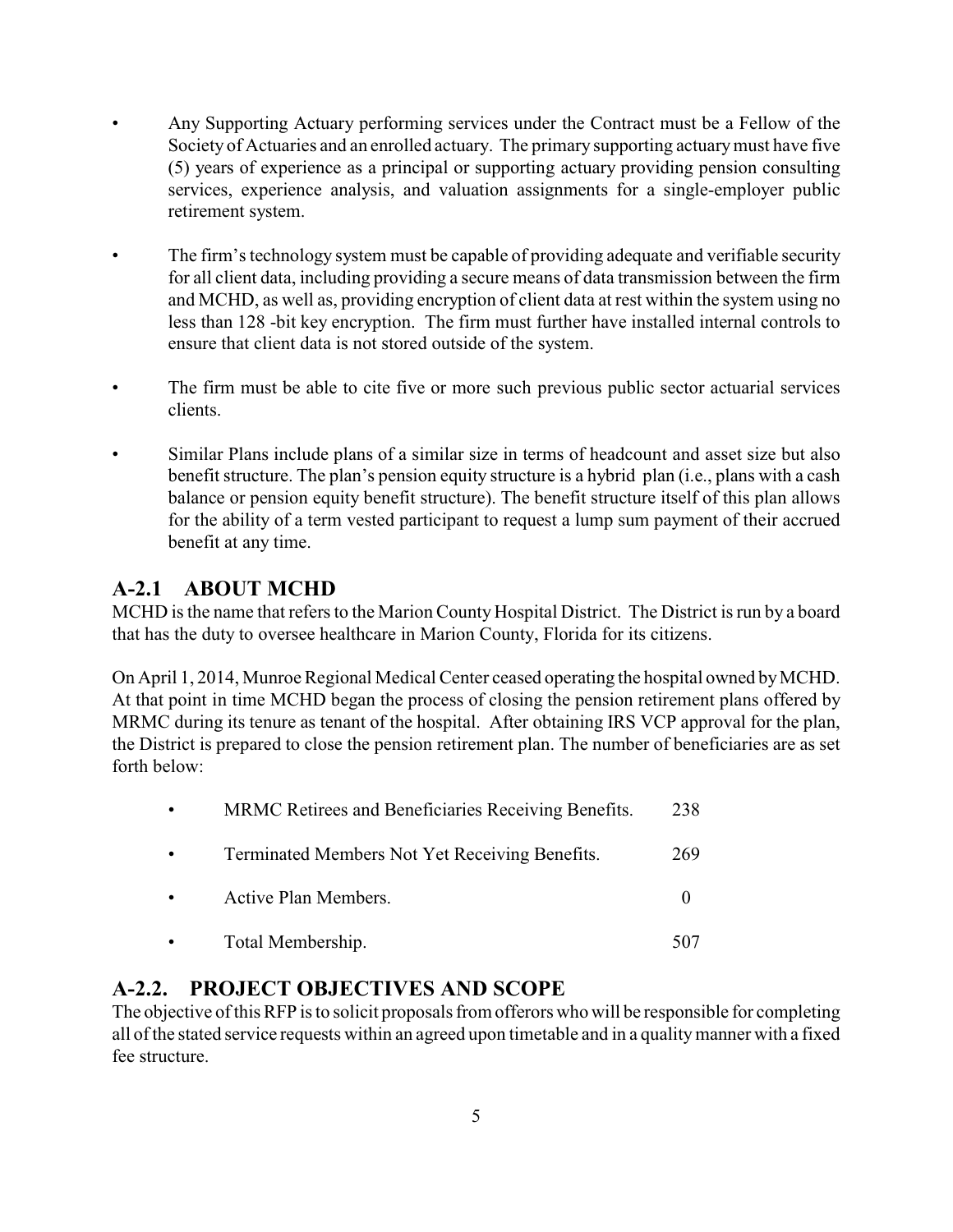### **A-2.2.1 General Principals and Scope**

The objective of this RFP is to solicit proposals from qualified actuarial service firms willing and able to provide stable state-of-the-industry service capable of supporting MCHD in closing out to MRMC Retirement and Pension Plans.

MCHD will award this contract to the offeror who can best meet the needs as defined in this RFP. The objective of this RFP is to elicit a response from offerors for the implementation of the defined services. The RFP also specifies the common format of offeror responses and the estimated time frame to enable MCHD to compare the offerors' services and to make its choice. In addition, the RFP briefly explains the selection process.

### **A-2.2.2 Term of Contract**

The contract for consulting actuarial services is intended to be for a two (2) year period with MCHD having the option to extend the contract for an additional one year period (TBD) under the same terms and conditions, if necessary.

# **A-2.3 PROJECT SCHEDULE AND MILESTONES**

The dates provided in Table 2 on the next page are appropriate and are for the period up to the project start date following contract award. MCHD reserves the right to change the calendar of events or issue amendments to the RFP at any time. MCHD also reserves the right to cancel or reissue the RFP. Offerors should check in the MCHD Website from time to time as any amendments or other RFP related materials will be posted there.

| Date              | Activity                                 |  |
|-------------------|------------------------------------------|--|
| December 1, 2018  | Advertise                                |  |
| December 30, 2018 | Submit/Answer Questions                  |  |
| January 18, 2019  | Submit RFP                               |  |
| January 22, 2019  | <b>Review RFP</b>                        |  |
| February 19, 2019 | Recommend to Board                       |  |
| February 25, 2019 | Select Actuary Firm *                    |  |
| April, 2019       | Distribute Notice of Intent to Terminate |  |
| June, 2019        | Request Determination Letter to IRS      |  |
| July, 2019        | Distribute Notice of Plan Benefits 500   |  |
| July, 2019        | File Form 500 & Schedule EA-S with PBGC  |  |

# **Table 2. Project Schedule**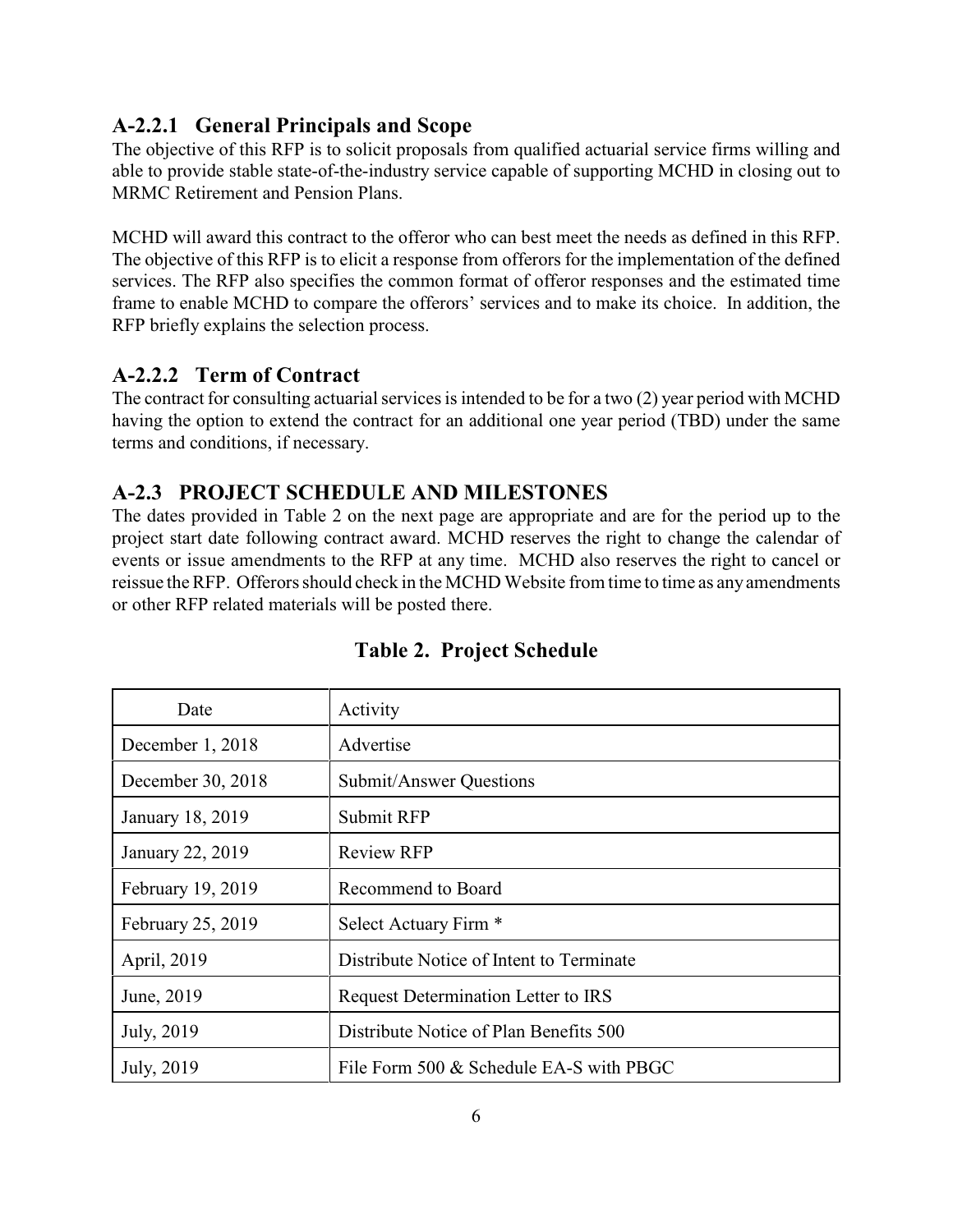| August - December 2019 | Perform Due Diligence, Select Insurance Co., Transfer Funds |  |
|------------------------|-------------------------------------------------------------|--|
| January, 2020          | Provide Notice of Annuity Contract to Participants          |  |
| <b>August, 2020</b>    | File Form 501 & Schedule MP with PBGC                       |  |
| <b>August, 2020</b>    | PBGC Audit & Complete Data Reconciliation with Insurers     |  |

 $\frac{1}{2}$  ,  $\frac{1}{2}$  ,  $\frac{1}{2}$  ,  $\frac{1}{2}$  ,  $\frac{1}{2}$  ,  $\frac{1}{2}$  ,  $\frac{1}{2}$  ,  $\frac{1}{2}$  ,  $\frac{1}{2}$  ,  $\frac{1}{2}$  ,  $\frac{1}{2}$  ,  $\frac{1}{2}$  ,  $\frac{1}{2}$  ,  $\frac{1}{2}$  ,  $\frac{1}{2}$  ,  $\frac{1}{2}$  ,  $\frac{1}{2}$  ,  $\frac{1}{2}$  ,  $\frac{1$ 

\*Final approval is based on review and approval of MCHD.

# **PART B SCOPE OF SERVICES**

### **B-1 Scope of Actuarial Services and Deliverables**

The Consulting Actuary shall perform the listed tasks, which include, but shall not be limited to, the following:

**\_\_\_\_\_\_\_\_\_\_\_\_\_\_\_\_\_\_\_\_\_\_\_\_\_\_\_\_\_\_\_\_\_\_\_\_\_\_\_\_\_\_\_\_\_\_\_\_\_\_\_\_\_\_\_\_\_\_\_\_\_\_\_\_\_\_**

#### **Project Planning and Management**

- Facilitate a in-depth planning meeting to develop specific steps, timing, needs and responsibilities
- Develop and manage plan termination activity timelines and coordinate bi-weekly meetings throughout the termination process (up to 24 hours)
- Identify open issues and facilitate discussions to resolve
- Maintain plan termination documentation

#### **Funding and Accounting Projections**

- Calculate estimated plan termination liabilities as needed
- Determine costs associated with various distribution alternatives
- Project accounting impacts as requested

#### **Plan Document Drafting and Filing for Determination Letter**

- Review of plan documents to identify necessary/desirable amendments in the plan termination
- Actuarial review of plan amendments as drafted by legal consultant
- Provide completed IRS Form 5310 including the following data and information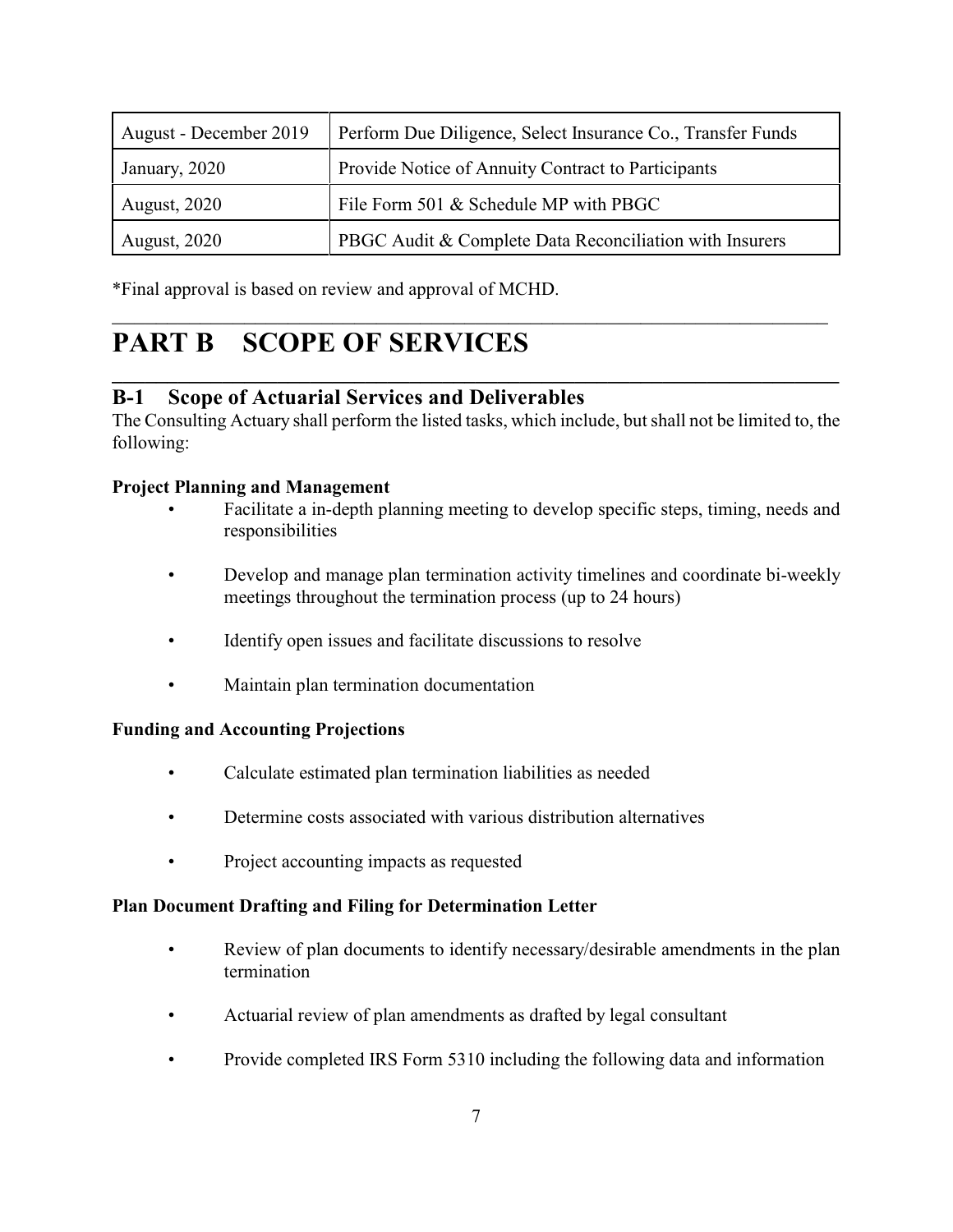- Excess assets or contributions
- Participant counts and reconciliations
- Benefit values for participants identified for the Form 6088

### **Legal Consulting**

- Restate plan document for the plan termination
- Prepare the IRS Determination Letter filing Forms 5310 and 6088
- Prepare the PBGC Filings (form 500 and Schedule AEAS, Form 501 and Form MP-100) and IRS Form 5330, if excess assets are available.
- Review all participant communications
- Support the annuity purchase process, including reflecting all protected benefits in the group annuity contract

#### **Benefit Calculations and Data**

- Identify all benefits and data elements to be included in participant communications and elections.
- Code all calculations for additional benefits available upon plan termination (e.g., lump sums and associated immediate annuities.
- Develop a test plan for the calculations and provide sample calculations.
- Calculate all required data elements for the Notice of Plan Benefits.
- Calculate all required data elements for the participant election packages.
- Facilitate search for missing participants.

#### **Participant Communications**

- Draft the following non-personalized notices
	- Notice of Intent to Terminate
	- Notice of Interested Parties'
	- Notice of Insurers and State Guaranty Associations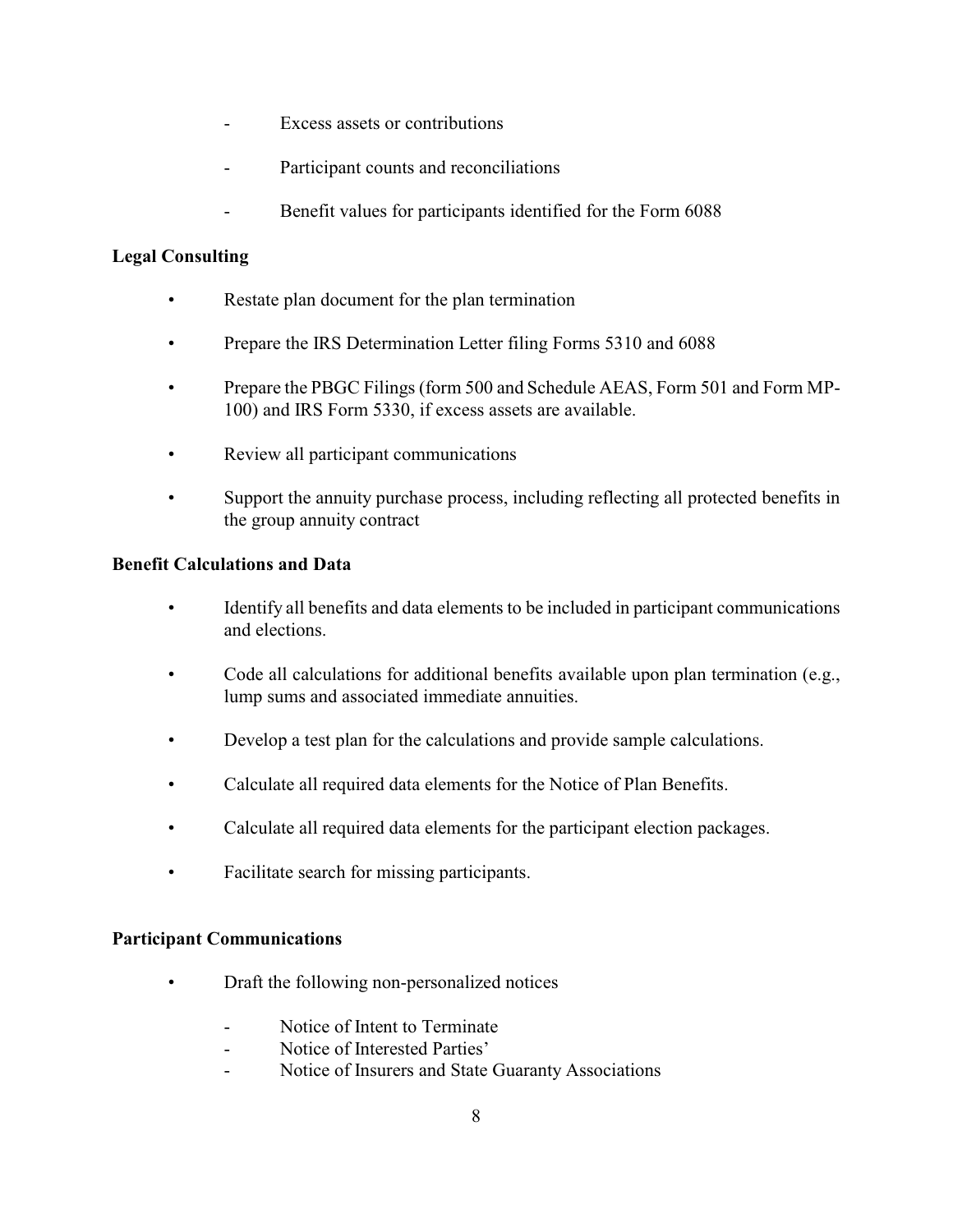- Plan Termination Call Center services
- Draft personalized Notice of Plan Benefits for all participants
- Produce Notice of Plan Benefits for all participants using agreed-to-data and calculations described above
- Produce and distribute all participant communications
- Election Process: draft updated election package reflecting modifications needed for the plan termination options and elections.
- Produce and distribute all election packages for eligible participants
- Gather completed elections and set up payments
- Maintain ongoing participant data base to reconcile all distributions

*We assumed that retirees currently in pay status will not be offered an election in the plan termination (i.e. retired employees are included in the annuity purchase only)*

#### **Asset Distribution**

• Provide trustee final annuity payment and lump sum distribution information

#### **Other Governmental filings**

- Signature-ready PBGC Form 500 and Schedule EA-S
- Signature-ready PBGC Form 501
- Signature-ready PBGC Schedule MP

#### **I. Annuity Placement Services**

Offeror will also provide the following Services for Annuity Placement.

#### **Service Description**

#### **Consultation**

- Participate in all project status update meetings as needed.
- Provide guidance regarding key annuity-related planning items.
	- Impact on decision to offer lump sums, if applicable.
		- Transaction timing.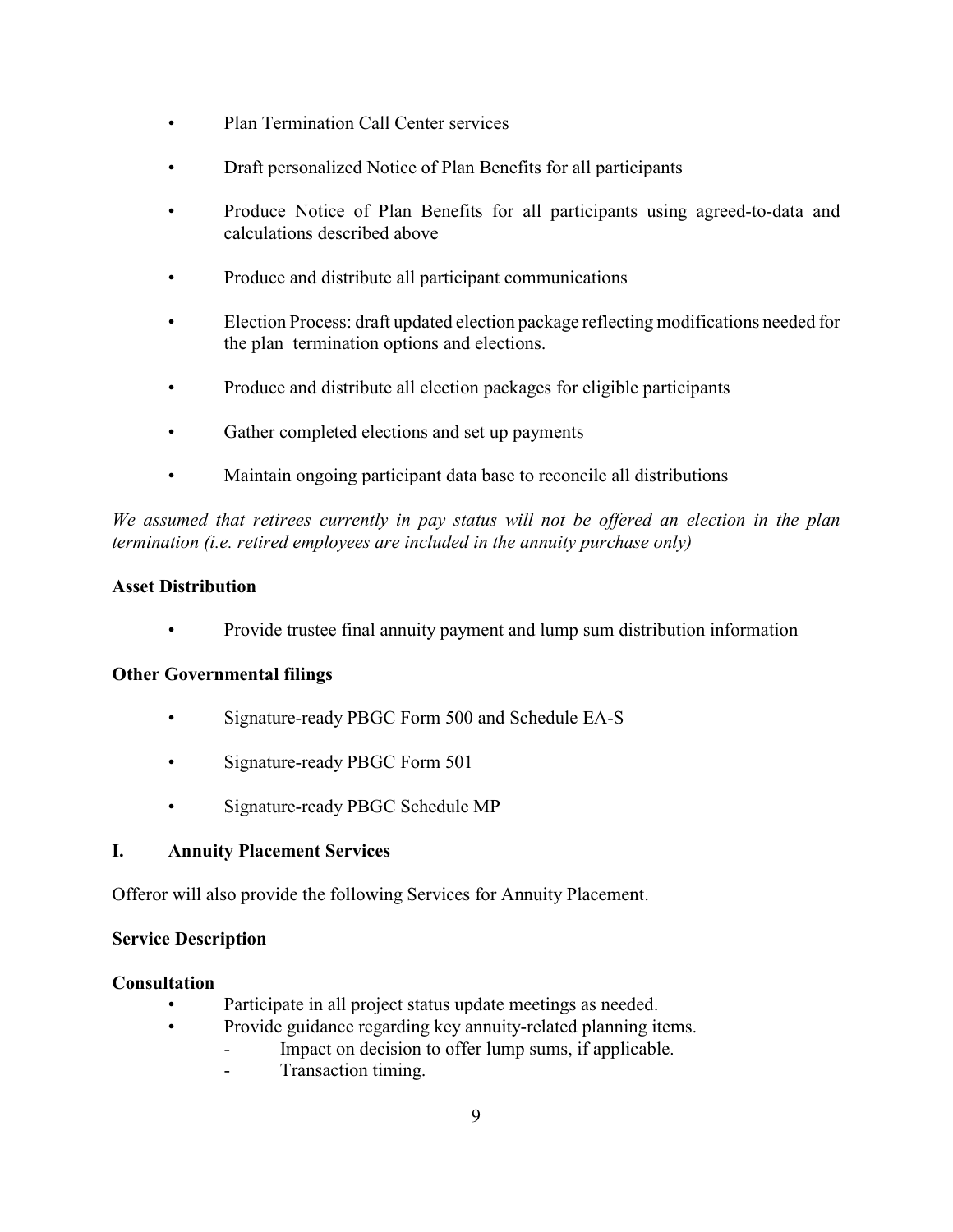- Notice of annuity information.
- Insurer availability.
- Insurer pricing.
- Assist with optimal deal structuring and contracting considerations.

### **US Department of Labor ("DOL") Interpretive Bulletin No. 95-1 ("IB 95-1") Insurer Due Diligence**

- Review insurance companies' creditworthiness.
- Educate decision makers on fiduciary annuity issues and considerations in conducting an objective and through search.
- Guide on the process of making the fiduciary insurer eligibility decision pursuant to guidance under DOL IB 95-1.
- Document fiduciary meeting minutes.

#### **RFP Development**

- Lead development of a request for annuity proposal ("RFP").
- Coordinate with Plan sponsor, Plan actuary, and other stakeholders to finalize RFP.
- Gather appropriate census data.
- Assist to resolve annuity provider underwriting questions.

#### **Deal Execution Guidance**

- Solicit insurers in the annuity placement process.
- Manage resolution of annuity provider underwriting questions.
- Compile and present preliminary bids.
- Coordinate communication and updated data/provisions to insurers.
- Oversee competitive final bidding process.
- Receive final bids, coordinate provider selection, and advise on terms of placement.

#### **Transition Management**

- Serve as client advocate and liaison for interacting with insurers.
- Coordinate data transfer to insurer systems.
- Work with trustee to facilitate premium payment.
- Participate in all installation meetings.
- Review post-sale data reconciliation items.
- Finalize post-sale documentation binder materials.

#### **Post Placement**

- Liaison with client and draft the participant Goodbye letter notification.
- Review draft contract and certificates for accuracy.
- Facilitate contract and certificate delivery.
- Deliver post-sale documentation materials.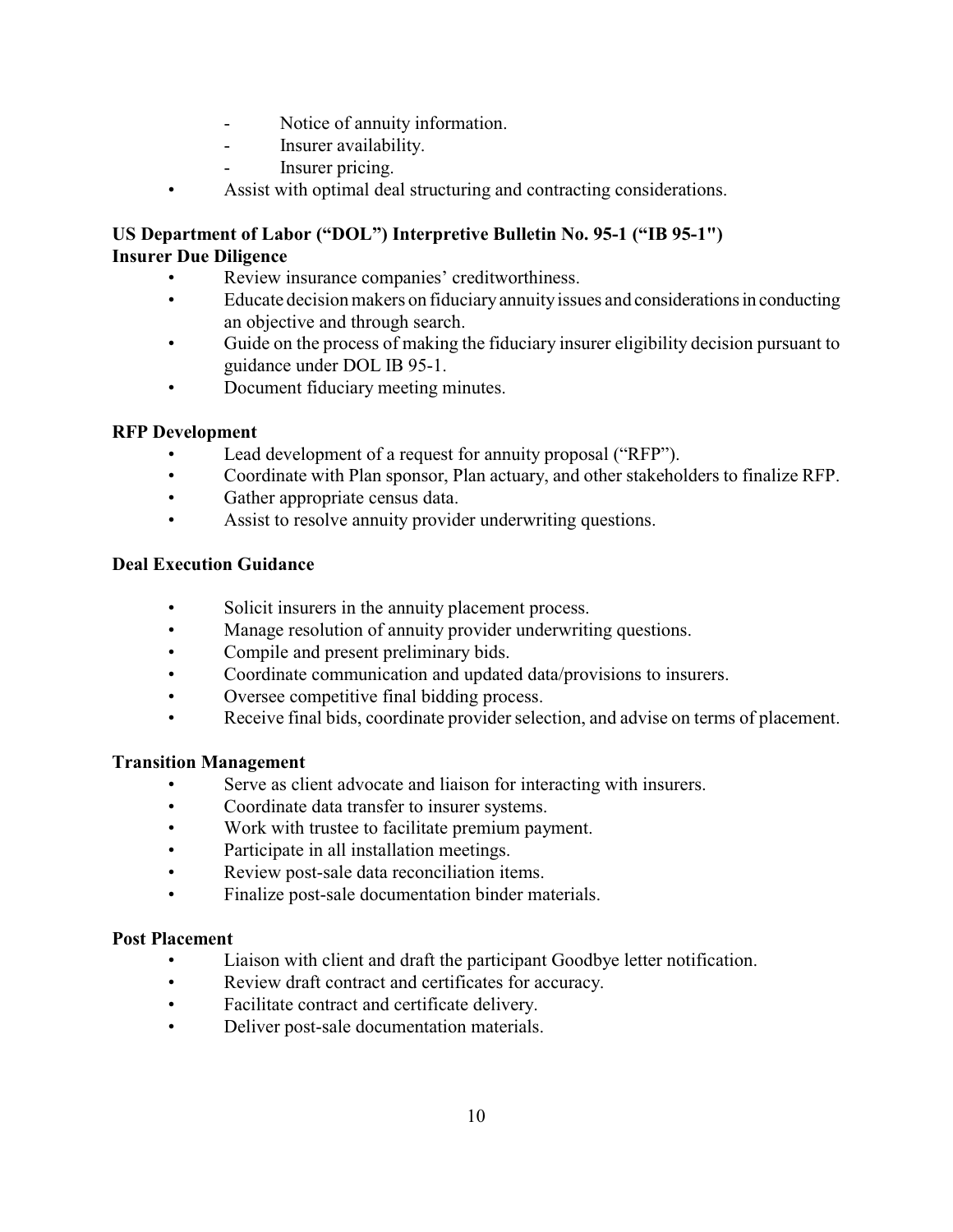#### **B-2 SCOPE OF CONSULTING SERVICES**

While the primary purpose of the RFP is to close out the Munroe Regional Medical Center Pension Plan, Offeror's proposal shall include actuarial services, investment services, pension risk management services, asset allocation services in accordance with the Investment Policy Statement, selection and monitoring of Investment advisors, custody and registration of plan assets through the period of plan closure.

In addition, MCHD may, from time to time, request in writing special analyses based on actuarial results, economic events, policy discussions, changes in accounting requirements, calculation certifications or other similar events. The actuarial firm selected should have sufficient resources to respond to these authorized, written requests in a timely manner. Such consultation and advice will be facilitated through periodic meetings, routine telephone consultations, and correspondence as required by MCHD. Additionally, the actuarial firm will also be required to complete Benefit Calculation Certifications. This task involves the ability and timeline to certify all the retirement calculations (service, disability, death) for all options (single-life annuity, joint and survivor, etc.); ensuring to show average wage and intermediary calculation results and a formal printed output of the results.

**\_\_\_\_\_\_\_\_\_\_\_\_\_\_\_\_\_\_\_\_\_\_\_\_\_\_\_\_\_\_\_\_\_\_\_\_\_\_\_\_\_\_\_\_\_\_\_\_\_\_\_\_\_\_\_\_\_\_\_\_\_\_\_\_\_\_**

**\_\_\_\_\_\_\_\_\_\_\_\_\_\_\_\_\_\_\_\_\_\_\_\_\_\_\_\_\_\_\_\_\_\_\_\_\_\_\_\_\_\_\_\_\_\_\_\_\_\_\_\_\_\_\_\_\_\_\_\_\_\_\_\_\_\_\_**

### **PART C PROPOSAL FORMAT AND EVALUATION**

### **C-1 Format of Offeror Proposals**

This section sets forth the format that must be followed by offerors in developing their proposals in response to this RFP. Proposals that vary from this prescribed format are subject to being judged non-compliant and withdrawn from consideration.

The offeror must understand that MCHD will view the degree of compliance with this section as an indication of the degree of cooperation to be expected from the contractor in working with MCHD after contract award. MCHD's requests in this vein is not arbitrary; rather it is designed to enable the evaluation team to compare, in as straightforward a manner as possible, the contents of all proposals.

Thus, it is in the offeror's best interest to organize its proposal as described below.

The proposals are to be prepared on standard  $8\frac{1}{2}$ " x 11" white paper. All proposals are to be in single-column format and page-numbered from first page to last, with the permitted exception of attachments to the proposal. A Table of Contents must be included. Foldouts containing charts, speadsheets, and other necessary supporting documentation are permissible, but must be held to a minimum. The pages must be placed in a binder with tabs separating the major sections outlined below. Figures and tables must be numbered and referenced in the text by that number. The following information must appear on the title page of each copy both the Service and Cost Proposal: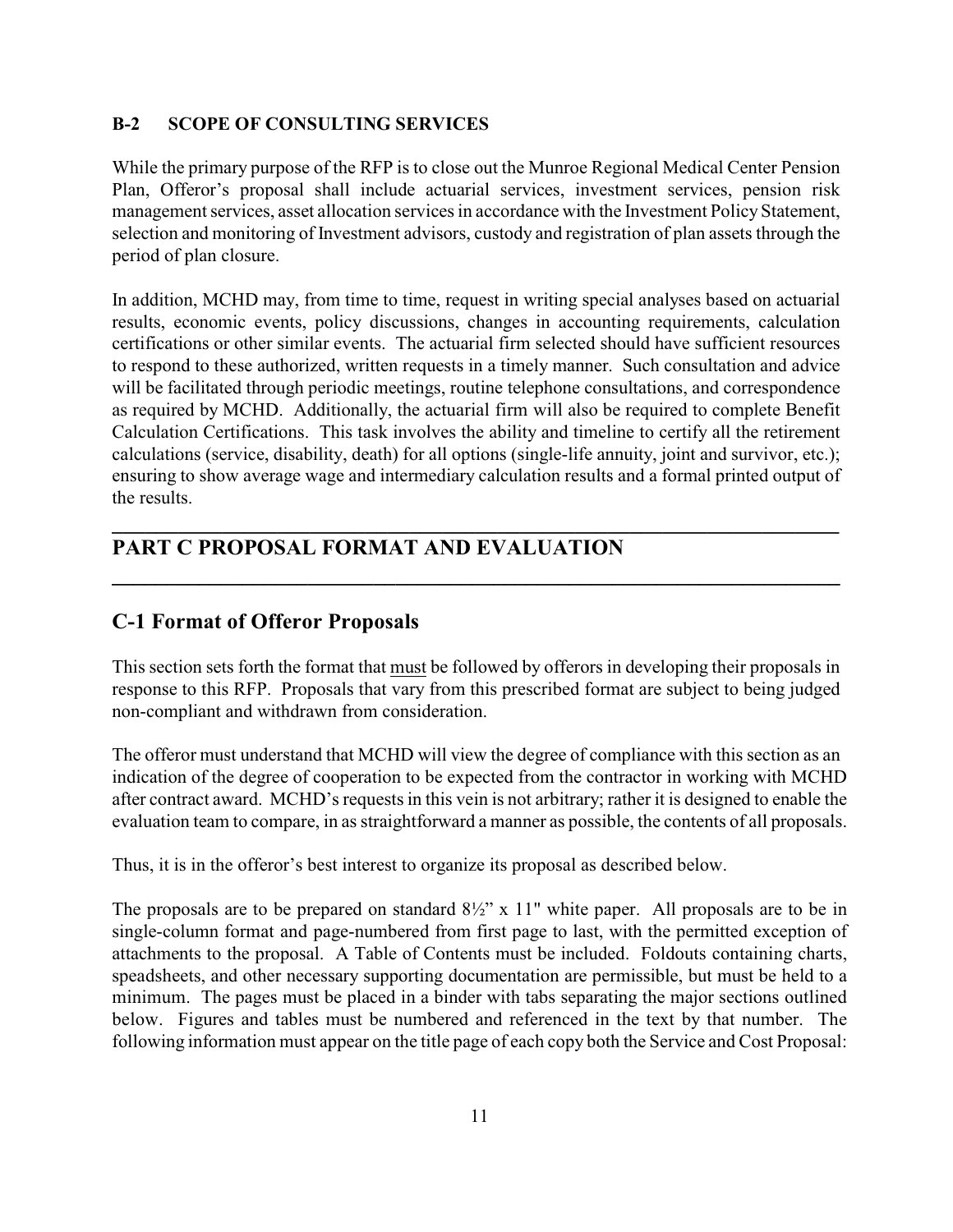Marion County Hospital District (MCHD) Service of Cost Proposal for PENSION Close Out Actuarial Services Federal Tax Id Number: Closing date and time for submission of proposals: [Name, title, address, telephone numbers of organization submitting proposals] Signature \_\_\_\_\_\_\_\_\_\_\_\_\_\_\_\_\_\_\_\_\_\_\_

Offerors are to submit separately bound and separate packages Service and Cost Proposal. No cost Exceptions, in which it is permissible for offerors to include relative or differential cost information (i.e., percentages, are acceptable; hard dollar amounts are preferred). Please refer to the discussion under 1.5 Exceptions, below.

An individual authorized to bind the respondents to its provisions must sign proposals. The proposal must remain valid for at least one hundred eighty (180) days from the proposal receipt deadline. Offerors must provide the following number and type of submissions when submitting their proposals:

- Ten (10) originals (marked as original) of the Service Proposal.
- Ten (10) originals (marked as original) of the Cost Proposal.
- One (1) Jump Drive of the Proposal; in Microsoft Word and/or Excel format one folder containing proposal as submitted and another folder containing proposal with confidential information redacted or removed and in a PDF format (refer to Section D-7 for provisions relating to confidential proposal material).

All printed copies of proposals and the electronic version provided on Jump Drives must be clearly labeled to be easily identifiable with the offeror's submission. The Word and Excel files must be provided in an "unlocked" form that will allow MCHD to edit, insert comments, "cut and paste" and annotate the documents and spreadsheets with comments and revisions during its evaluation. Finally, we point out that MCHD internal review of the electronic version of the response is greatly facilitated if the proposal is a single MS Word document.

Specific contents to be included in each section of the offeror's proposal are discussed in detail below.

#### Table of Contents

Each page of the proposal must be numbered (with possible exception of pre-printed material included in attachments), and each section heading must appear in the proposal Table of Contents.

#### Proposal Letter

The Proposal Letter must be included and must be signed by a person authorized to legally bind the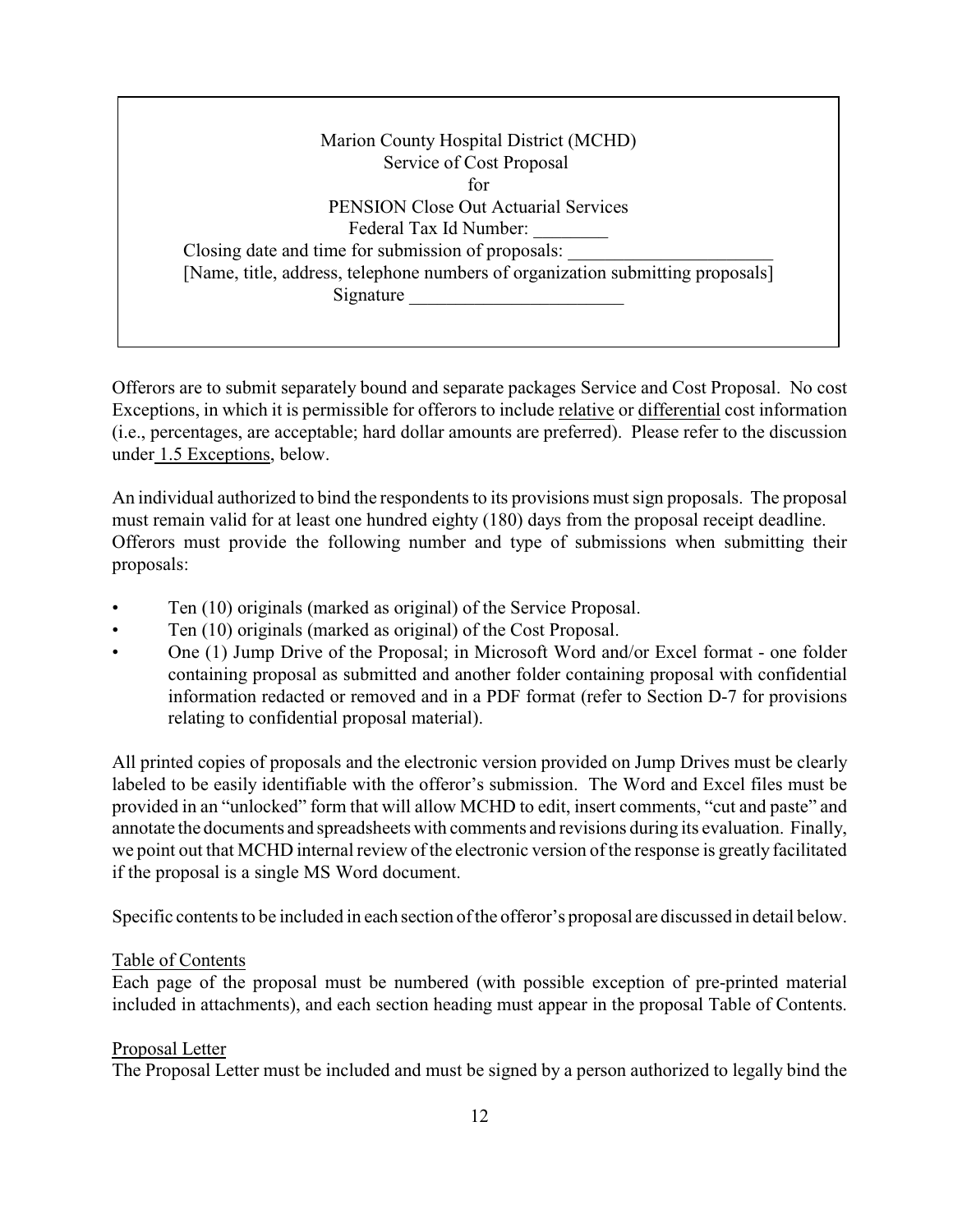company. It should clearly indicate the name of the responding organization, including the Respondent's e-mail address and web site address as well as the name, address, telephone number and e-mail address of the organization's primary contact for this proposal.

#### **Failure to include this signed proposal letter may result in needless delays.**

PART A Offeror Information A-1 General Information

#### A-1. Offeror Certifications and Affirmations

In this section, the offeror must include the following statements of affirmation:

- A statement regarding the offeror's legal structure (e.g., a LLC, a corporation), Federal tax identification number, principal place of business, and status of registration to do business in the state of Florida with the Florida Secretary of State.
- A list of the people who prepared the offeror's proposal, including their titles.
- The name, phone number, and email address of a contact person who has authority to answer questions regarding the offerors's proposal.
- Identification of any contact that the offeror or any other third party which has been retained by the offeror in any manner has had with MCHD staff, MCHD Board members, or staff related to the procurement. In addition, describe the nature of the contact, the dates, and the substance thereof. Failure to do so accurately may be grounds for rejection of your proposal and/or cancellation of any subsequent contract.

The offeror must also include the following seven certifications:

- 1. Certification as to whether the offeror has ever had a contract terminated for default or cause. If so, the offeror must submit full details, including their other party's name, address, and telephone number.
- 2. Certification as to whether the offeror has ever been assessed any penalties in excess of five thousand dollars (\$5,000), including liquidated damages, under any of its existing or past contracts with any organization (including any governmental entity). If so, the offeror must provide complete details, including the name of the other organization, the reason for the penalty, and the penalty amount for each incident.
- 3. Certification as to whether a client has ever demanded payment of a performance bond or a bid bond of the offeror. If so, provide the name of the client, client contact information and an explanation of the circumstances.
- 4. Certification as to whether the offeror has ever been, or is currently, the subject of any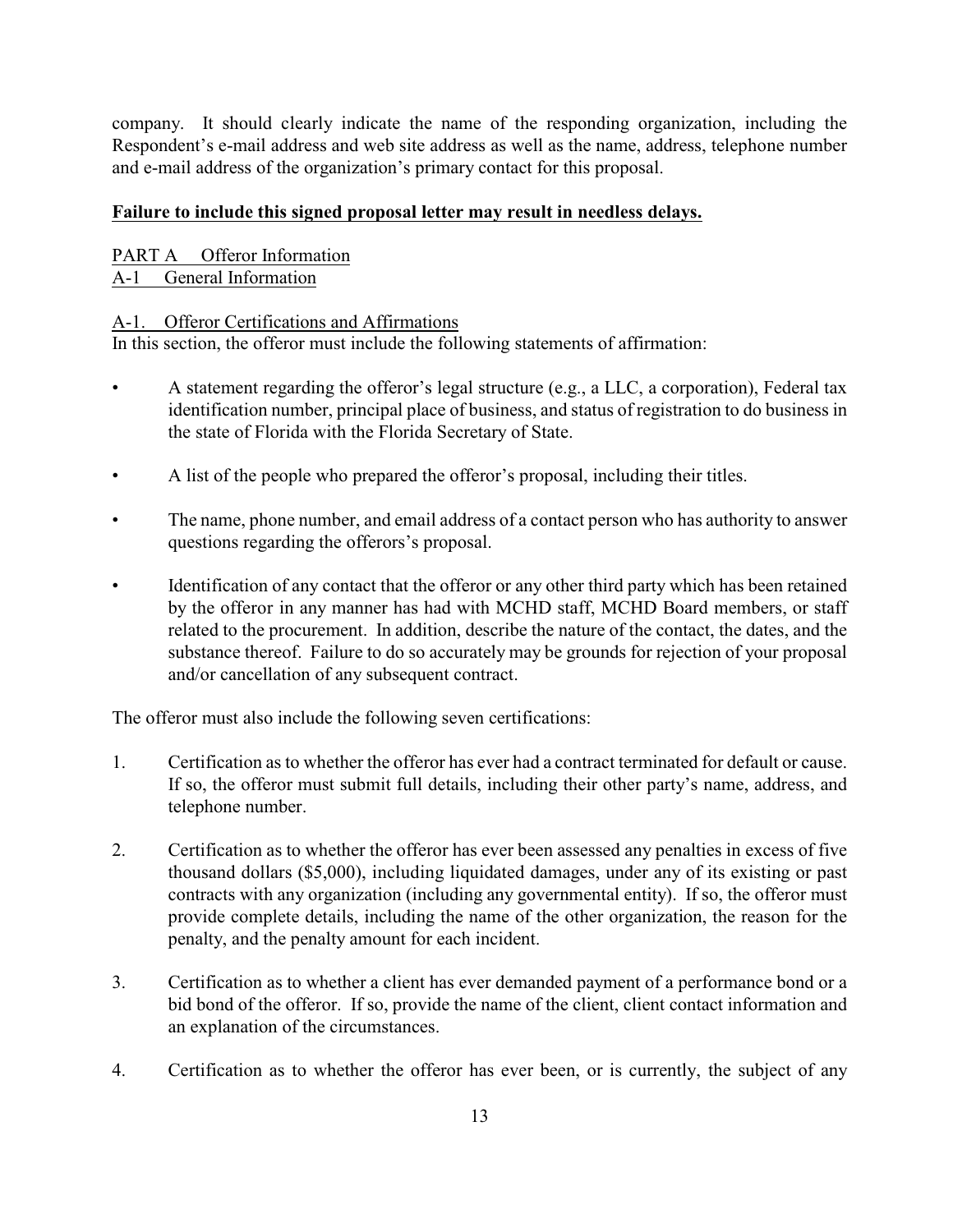governmental action limiting the right of the offeror to do business with that entity or any other governmental entity.

- 5. Certification as to whether trading in the stock of the offering company has ever been suspended. If so, provide the date(s) and explanation(s).
- 6. Certification as to whether the offeror, any officer of the offeror, or any owner of a twenty percent (20%) interest or greater of the offeror has filed bankruptcy, reorganization, a debt arrangement, moratorium, or any proceeding under any bankruptcy or insolvency law, or any dissolution or liquidation proceeding.
- 7. Certification as to whether the offeror, any officer of the offeror, any director of the offeror, or any owner with a twenty percent (20%) interest or greater of the offeror has been convicted of a felony or is currently under indictment on any felony charge.

If the answer to any of the seven (7) certification items above is affirmative, the offeror must provide complete details about the matter. An affirmative answer to any of these items will not automatically disqualify an offeror from consideration. The committee will make its decision based on its determination of the seriousness of the matter, the matter's possible impact on the offeror's performance on this project, and the best interests of MCHD.

#### A-1.2 Statement of Understanding

In this section, the offeror must summarize its understanding of the requirements set forth in the RFP.

#### A-1.3 Deliverable

In this section, the offeror must identify and briefly describe the service deliverables it will provide to MCHD. The offeror is encouraged to identify and cost additional services, as it deems appropriate.

#### A-1.4 Assumptions

In this section, the offeror must identify and discuss all assumptions made in preparing its proposal. Further, the offeror must state that there are no further assumptions related to meeting requirements of the RFP other than those enumerated in this section of the proposal.

Please include any assumptions you have made with regard to facilities to be provided by MCHD for office space and meeting/training rooms. Any assumptions mentioned elsewhere in the offeror's proposal will not be valid unless they are also listed in this section.

In setting forth their assumptions, offerors should know the difference between "assumptions" and "exceptions" and take care that no **exceptions** to the FRP's requirements are included. Valid "assumptions" are suppositions made by the offeror about issues on which the RFP is silent. "Exceptions" are suppositions made by the offeror that contradict, or fail to conform with, one or more of the requirements stated in the RFP. Any items that are actually exceptions of the RFP's requirements, but misrepresented by the offeror as assumptions in Section A-1.4 ofthe proposal, will be treated as exceptions by MCHD - and will, due to the misrepresentation, have a greater negative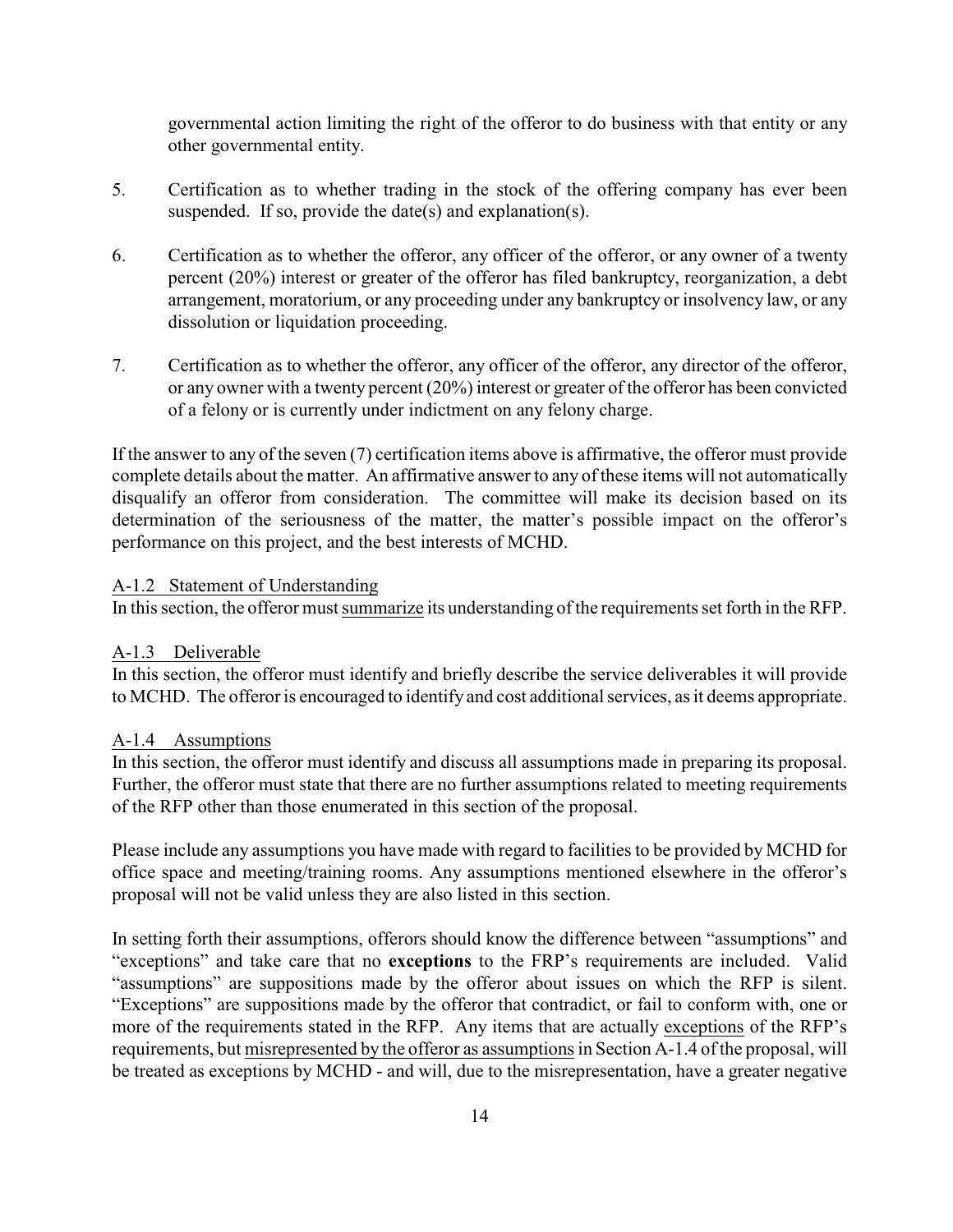effect on the offeror's technical score than would be the case had the item been correctly classified by the offeror as an exception. (See A-1.5 Exceptions below for a discussion of how to set forth exceptions.)

#### A-1.5 Exceptions

In this section of the proposal, the offeror must affirm that it has read and understands the RFP, any RFP amendments issued, and the questions and answers provided during and after the bidders conference. The offeror must state in this section of the proposal any and all exceptions it takes with the technical/functional requirements and deliverables set forth in the RFP and/or with any terms and conditions contained in the RFP relating to the ensuring contract. Only those exceptions identified in this single section of the proposal will be considered by MCHD; any others "distributed" across the proposal will be superseded by the provisions of the RFP and will not be considered or honored by MCHD.

For each exception listed in Section A-1.5 of the proposal, the offeror is required to propose at least one alternative that would still be acceptable to the offeror, as a potential vendor, and that the offeror reasonably believes will be acceptable to MCHD. In other words, the offeror is required to be creative in addressing all exceptions by setting forth two alternative versions of each one (alternative A and B) in the hope that the offeror and MCHD will more quickly arrive at a mutually acceptable compromise. The alternative versions of each offeror exception may take various forms - again, the offeror is being encouraged to apply creativity in order to accommodate legitimate offeror reservations in a fashion that will not lead MCHD to reject the bid due to onerous exceptions.

#### A-2.0 Offeror's Qualifications

This section shall include details on the experience of the offeror and offeror's recent clients having requirements similar to those of MCHD.

#### A-2.1 Offeror Background

This is an introduction to the offeror's company; its history, scope of operations, organization, size, and any other relevant information about the company that the offeror desires to include.

In this section, the offeror must provide basic information about its organization, including the following:

- The name of the offeror and the location of its principal place of business and all other offices, including the location of the office which will perform work on behalf of MCHD.
- Any change in the ownership status of the company in the past three years (or any forthcoming change).
- The average number of employees over the past five years, the average number of full time employees, the average number of contract employees, and the average number of total employees (state explicitly the number of professional employees).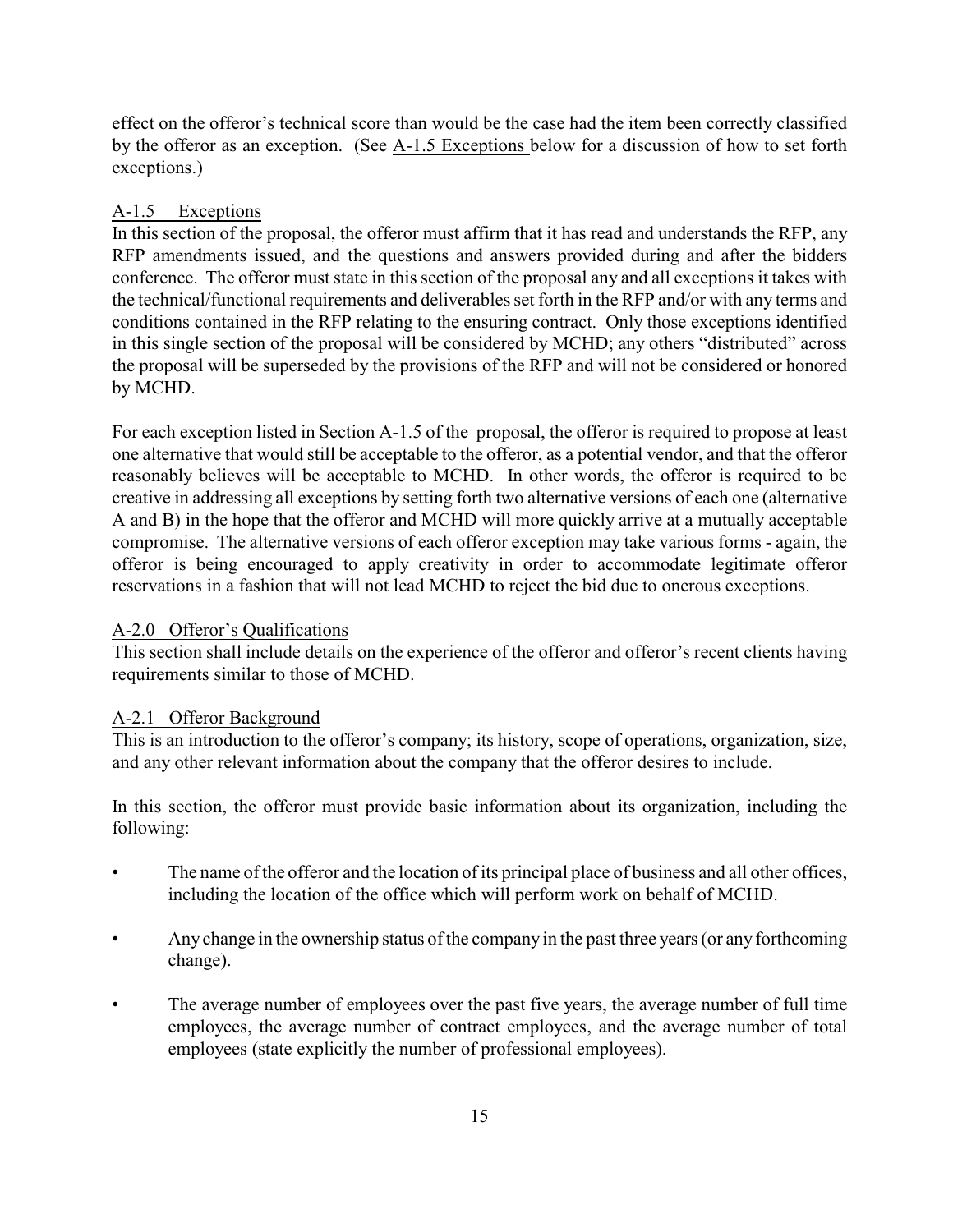- Number of years in business.
- Brief history of company, products, and services.
- Industry innovations or best practices.
- Number, nature and name of subsidiaries and operating divisions.
- Where incorporated or otherwise legally established.
- Representative client list.
- Include a copy of any applicable certifications.

#### A-2.2 Relevant Project Experience

The details of offeror's experience relevant to the project shall include a summary of the offeror's experience over the past three (3) years in offering actuarial services for single-employer, defined benefit, employee retirement systems. To meet MCHD's minimum qualifications, the offeror must be able to cite three or more such previous public sector projects. This section shall also include a discussion by the offeror regarding similarities between MCHD and the client implementations cited.

Offerors should submit a list of at least three current and former (within the past five years) clients and describe the work performed for each, together with an analysis of the degree of similarity in the scope of the service MCHD desires to that of the reference client. Indicate whether the client is a current client (i.e., one with a project is currently underway) or a former client (i.e., one for whom no work is being performed). For all references, include the site name, the name/title/phone/address of a client representative who is familiar with that work and may be contacted regarding the firm's qualifications and past performance, start and end dates of the contract, and the initial and final project cost, including all change orders. Provide a brief summary of the project including but not limited to business problem, scope, approach, and resources applied. In addition, provide for each reference a list of the major subcontractors that supported the project and a list of all offeror staff members proposed to MCHD who also participated in the referenced client project.

All references may be contacted by MCHD to verify the offeror's claims. Offerors are advised to ensure that the contact person's telephone number is current and that each reference contact is willing to discuss the offeror's performance with the evaluation committee. Offers are welcomed to include more than five references if they wish.

#### A-2.2.2. Presentations

In this section, affirm the offeror's commitment to provide oral presentations (led by the offerorproposed Project Manager) at MCHD offices, if so requested by MCHD, in response to Section 1-1.5 of the RFP.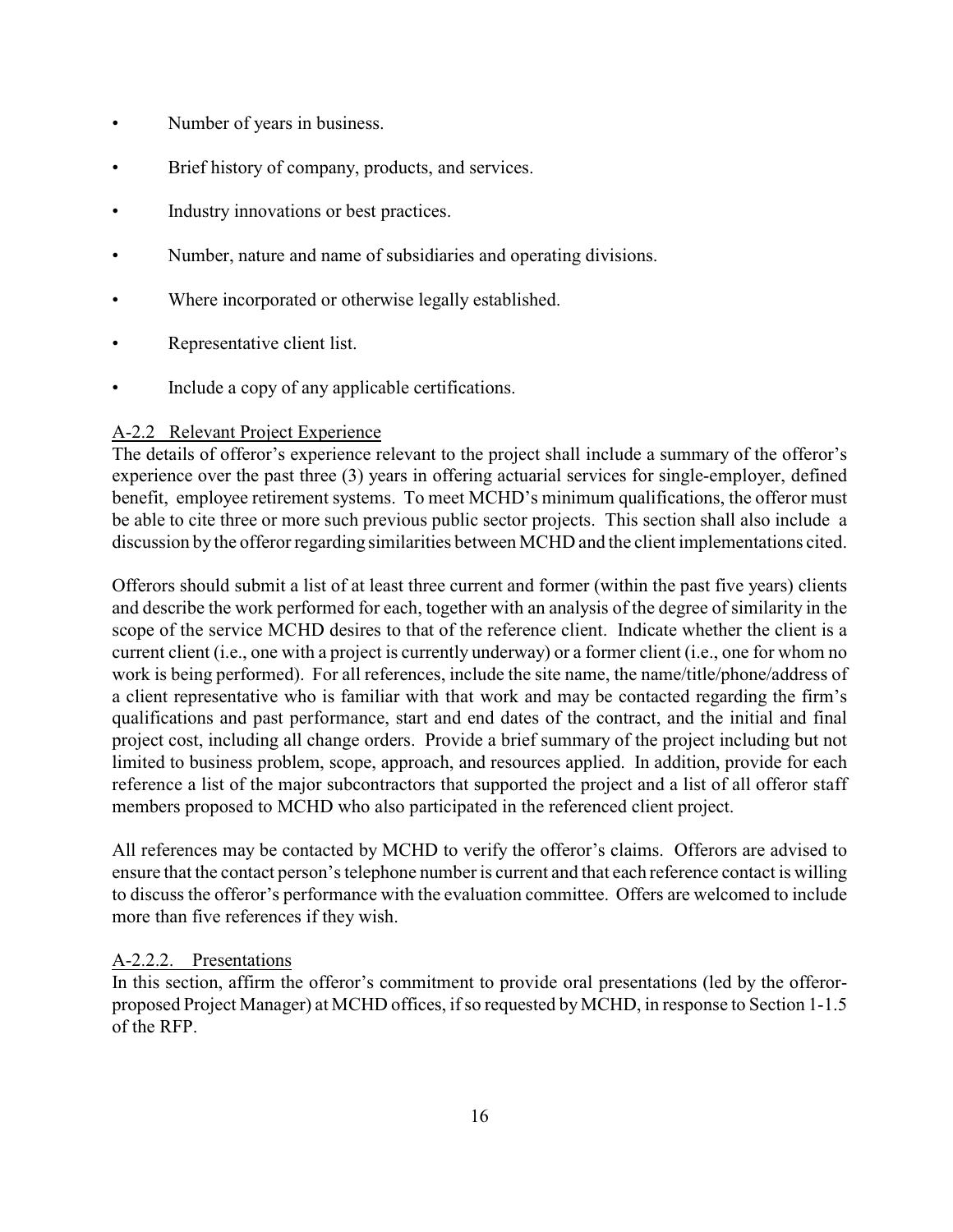#### A-2.3. Financial Information

This section of the proposal must contain offeror's current and two previous years' audited financial statements, including consolidated balance sheets and income statements (statement of profit and loss). Failure to provide this information may be grounds for rejecting offeror's proposal. (The offeror's annual report to shareholders should be included as an attachment - see below.) The offeror must describe the trends of the last five years in revenues, employees, and profitability. If the offeror is a subsidiary of a larger corporation, financial information specific of the offeror is required. An overall corporate information package may also be submitted.

Identify any legal actions, lawsuits, arbitration or formal protests related to public employee retirement systems projects in which the offeror is currently involved as a defendant at the time the proposal is submitted. Additionally, identify any other such actions in which the offeror has been involved during the past five (5) years.

The offeror must inform MCHD if any entity used as a reference has a financial relationship with the offeror whereby the client may receive any sort of compensation, including but not limited to reduction in fees, commission, and/or credits based on references leading to sales of offeror's software, hardware, other products, or services.

The same financial information described above must be provided for any subcontractors and/or third parties proposed to participate in the project.

The offeror must summarize the percentage of its organization's current revenue that is derived from actuarial service engagements and actuarial consulting. Similar information must be provided for each of the previous two (2) years.

#### A-2.4. Offeror Staffing

In this section, the offeror must provide detailed descriptions of how the offeror's team experience will meet the relationship requirements. Include team members' resumes (as discussed below), tailored to highlight experience and skills specifically relevant to their role in this effort.

The offeror must identify all the key personnel. Offerors are encouraged to specifically identify additional project staff members, if necessary. Each staff member proposed shall be identified by title, as well as by responsibilities and job functions and current client/home office location. The number of other personnel to be assigned shall be identified by job function and by firm.

Offerors shall also include the resumes of all key employees, and other proposed staff members who are identified by name in the proposal. Those resumes must describe in detail the employee's experience in similar efforts as well as past education and training and certifications. Each Resume Summary **must** include three (3) professional personal references for the particular staff member. these professional references must be provided by offeror client staff members, from three different clients. Professional references from within the offeror organization are **not** acceptable.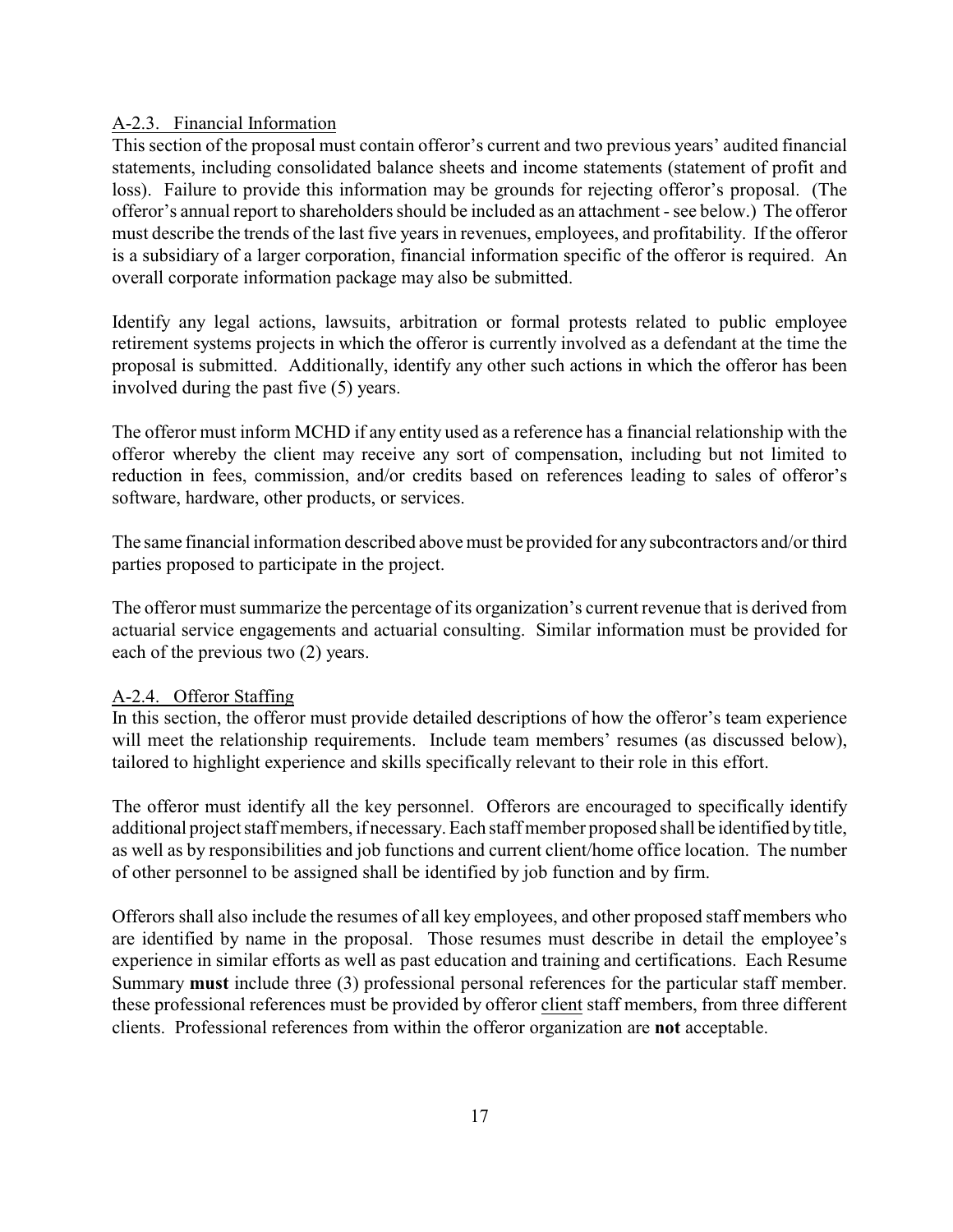#### PART B Offeror Response to Project Scope

This section will contain the offeror's response to the project scope and their approach to delivering the required services. Also, in this section describe your approach to the transition from our current actuary.

#### PART C Time and Cost Information

The costs for the services and deliverables identified in Part B above should be presented in the following format:

- Offeror should present a time frame and time line projected necessary to closeout the pension plan.
- Annual Fixed Fee Offeror should present an annual fixed fee proposal for each of the years of the term of the contract related to the plan actuary services (Section B.1). Identify the fixed fee for each deliverable.
- Hourly Rates Provide a schedule of hourly rates for each staffing level which may be billed for providing the Consulting Services identified in Section B.3. Also, provide the estimated annual level of effort for these services.
- Other Charges Please identify any other charges which MCHD could expect to incur during the term of the initial contract.

#### ATTACHMENTS:

Attachment 1 Offeror's Annual Financial Report to Stockholders and Audited Financial Statements

#### Attachment 2 Samples of Documents Delivered

Attach samples of newsletters provided to other clients on a adhoc, periodic basis.

### **C-2 Proposal Evaluation**

The evaluation and offeror selection process will be based on "best value". This procurement method will be used so as to result in the "best buy" for MCHD in terms of the functions to be performed.

The evaluation committee may request written clarifications of any offer received. However, MCHD in its sole discretion may refuse to accept in full or in part the response to a clarification request given by any offeror.

Offerors are cautioned that the evaluators are not required to request clarifications, therefore, all offers should be complete and reflect the most favorable possible terms. MCHD may elect to conduct negotiations with one or more offerors and make requests of offerors as may be necessary.

The best and final offers must be received at the address identified in Section A-1.2 at a time to be specified by MCHD. If a best and final offer is not submitted, the pervious submittal will be construed as the best and final offer. BAFO proposals must be prepared in the same number of copies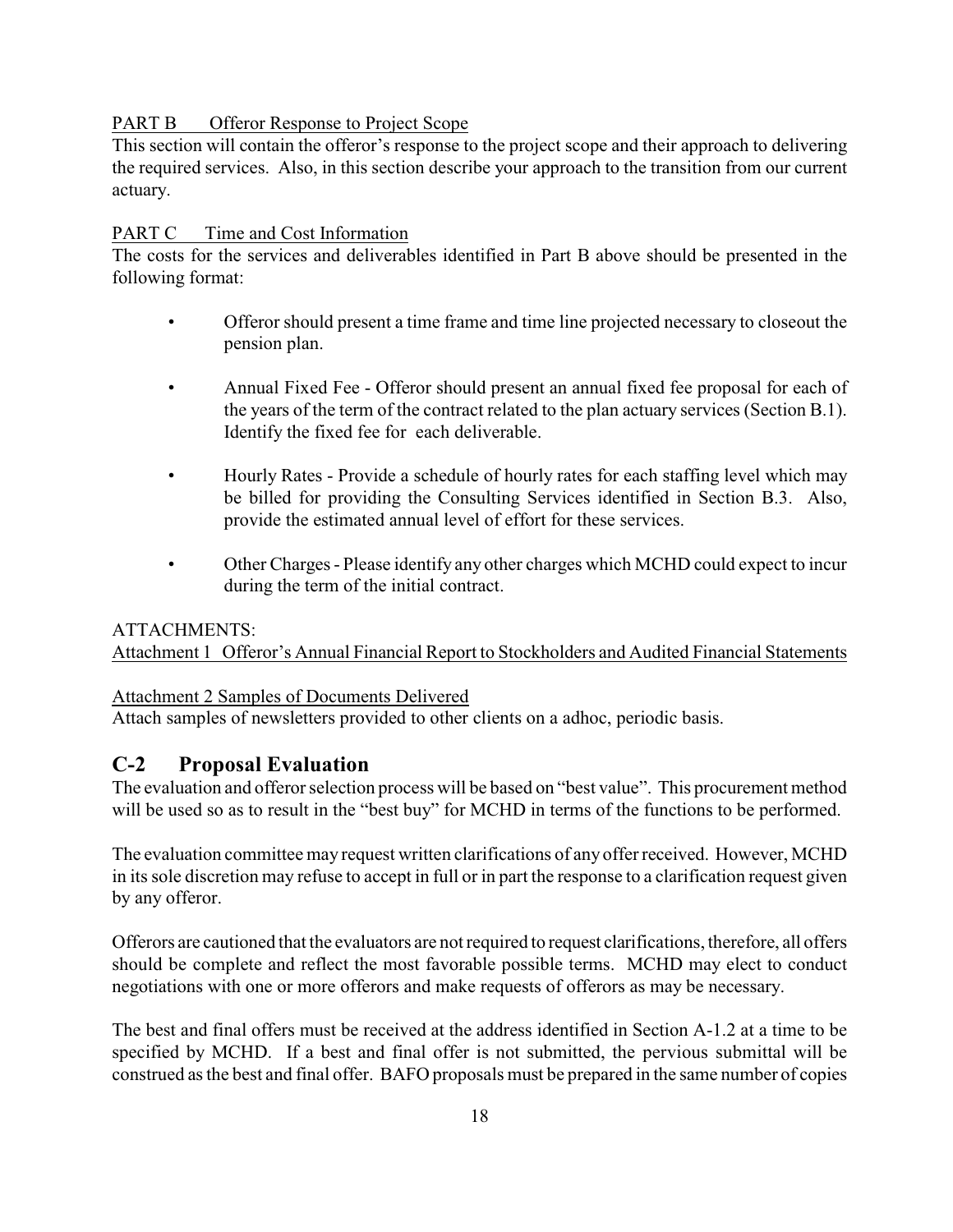and packaged and submitted according to the same instructions that apply to the initial proposal submission (please refer to Section C-1). Final ranking of responses and award of the contract will be made after MCHD reviews all bids and completes its evaluation, including the evaluation of best and final offers, if they are requested. An award will be made to the offeror with the most advantageous offer.

#### **C-2.1 Evaluation Criteria**

For this procurement, proposals will be evaluated based on the following criteria (in decreasing order of importance):

| TO DOME E TRIMMION CINVITA                                                                  |  |  |  |
|---------------------------------------------------------------------------------------------|--|--|--|
| Criteria                                                                                    |  |  |  |
| Services<br>Offerors<br>Deliverables<br>and                                                 |  |  |  |
| Offeror Qualifications (including experience, methodology,<br>demonstration and references) |  |  |  |
| Cost                                                                                        |  |  |  |
| Proposed Service Methodology                                                                |  |  |  |

#### **Table 3. Proposal Evaluation Criteria**

#### **C-2.2 Evaluation Methodology Summary**

Presented herein is an overview of the evaluation methodology being used for this procurement.

#### **C-2.2.1 Evaluation Committee**

An Evaluation Committee will be established consisting of members of MCHD's Operations Committee. When the committee has completed the evaluation process, the committee chair will make a recommendation to the MCHD Board.

#### **C-2.2.2. Initial Activities**

When the proposals are submitted, they will be evaluated and responses scored. The highest-rated offerors from this assessment will be further evaluated. Review of customer references may be conducted by MCHD staff.

#### **C-2.3.2 Presentations**

MCHD reserves the right to conduct or not to conduct offeror presentations. Should the presentations be held, MCHD requires that they be led by the proposed Service Manager. Offerors will be offered alternative dates from which to select to provide the demonstrations.

#### **C-2.2.4 Best and Final Offers**

At MCHD's discretion, best and final offers (BAFO's) may be solicited. After best and final offers are received, final evaluations and negotiations will be conducted for an award.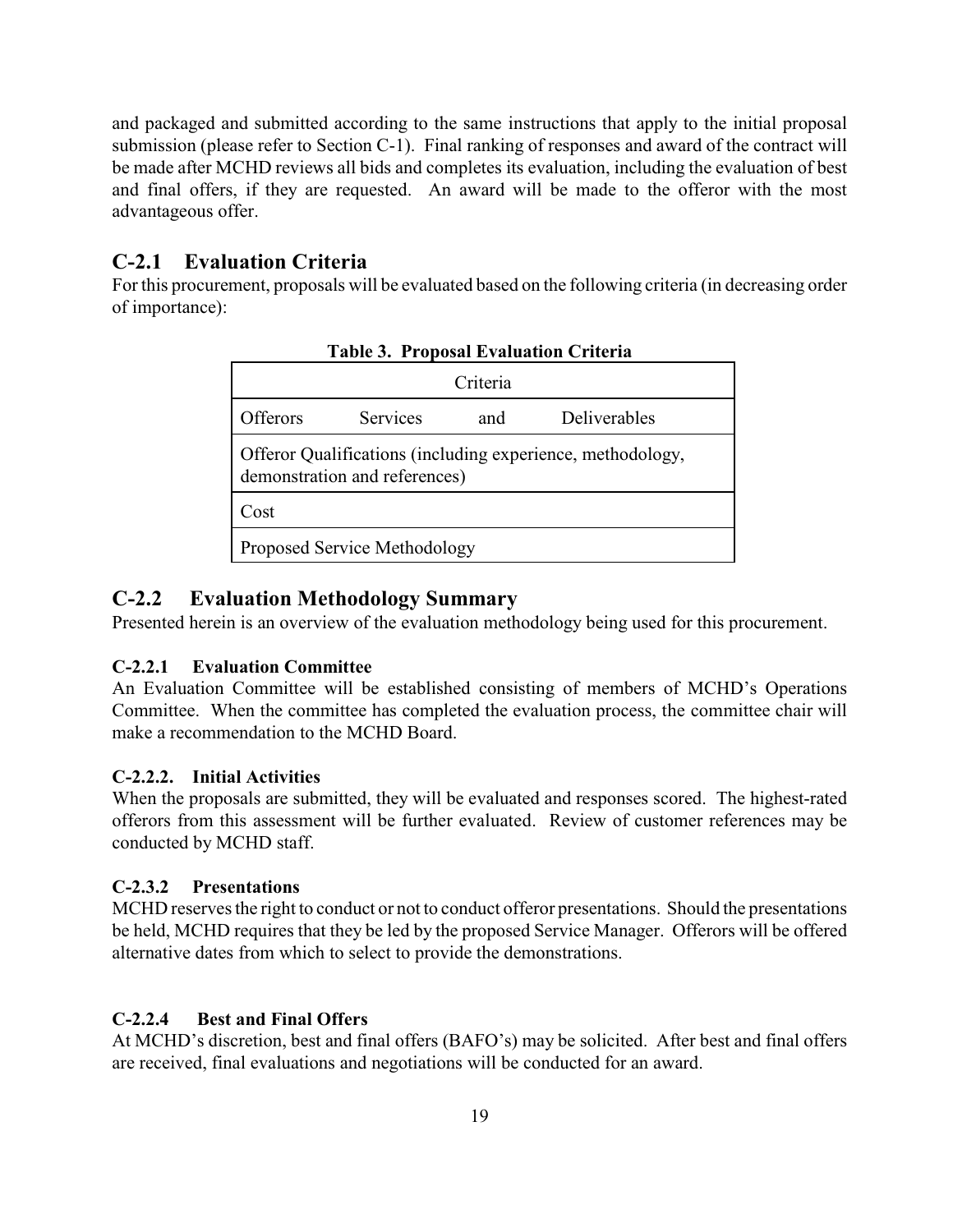#### **C-2.2.5 Negotiations**

Negotiations is the last step in selecting the apparent winner. MCHD will initiate negotiations with the top-rated offerors. If negotiations with the highest ranked offeror cannot be concluded to MCHD's satisfaction within two weeks, MCHD reserves the right to initiate negotiations with the next lower ranked offeror. Similarly, if negotiations with the next lower ranked offeror cannot be concluded to MCHD's satisfaction within two weeks, MCHD's reserves the right to initiate negotiations with the next lower ranked offeror. This process will continue until negotiations are successfully concluded to MCHD's satisfaction. Upon the successful conclusion of negotiations, the winning offeror will be announced.

\_\_\_\_\_\_\_\_\_\_\_\_\_\_\_\_\_\_\_\_\_\_\_\_\_\_\_\_\_\_\_\_\_\_\_\_\_\_\_\_\_\_\_\_\_\_\_\_\_\_\_\_\_\_\_\_\_\_\_\_\_\_\_\_\_\_\_\_\_\_\_\_\_\_\_\_\_\_\_\_

\_\_\_\_\_\_\_\_\_\_\_\_\_\_\_\_\_\_\_\_\_\_\_\_\_\_\_\_\_\_\_\_\_\_\_\_\_\_\_\_\_\_\_\_\_\_\_\_\_\_\_\_\_\_\_\_\_\_\_\_\_\_\_\_\_\_\_\_\_\_\_\_\_\_\_\_\_\_\_

# **PART D TERMS AND CONDITIONS**

### **D-1 RFP Amendments**

MCHD reserves the right to amend the RFP prior to the date of proposal submission. Amendments will be posted to MCHD's web site (https://mchdt.org).

### **D-2 Proposal Modification of Withdrawal**

Offerors who submit proposals in advance of the deadline may withdraw, modify, and resubmit proposals at any time prior to the deadline for submitting proposals. Offerors must notify the MCHD Point of Contact, as identified in Section A-1.2, in writing if they wish to withdraw their proposals. If an offeror notifies MCHD of its intent to withdraw its bid prior to the bid closing deadline, the bid will be returned to the offeror unopened. Notifications of intent to withdraw proposals may be delivered electronically via email, but responsibility for confirmation of the delivery and receipt by MCHD rests with the offeror.

### **D-3 Cost for Preparing Proposals**

The costs for preparation and delivery of the proposal, as well as any other costs incurred in the pursuit of contract award (e.g., travel to bidders conference, preparation and presenation of product demonstrations), are the sole responsibility of the offeror. MCHD will not provide reimbursement for such costs and assumes no responsibility and liability for costs incurred by parties responding to this RFP or responding to any further requests for interviews, additional data, etc.

### **D-4 Contract**

The contact that MHD expects to award as a result of this Request for Proposal will be based upon the bid proposal submitted by the successful offeror and this RFP. The contract between MCHD and the successful offeror shall be a combination of the specifications, terms and conditions of the Request for Proposal, including the terms contained in this Part D of the RFP, the offeror's cost proposals, written clarifications or changes made in accordance with the provisions herein, and any other terms deemed necessary by MCHD.

Prior to award, the apparent winning offeror will be required to enter into discussions with MCHD to resolve any contractual differences before an award is made. These discussions are to be finalized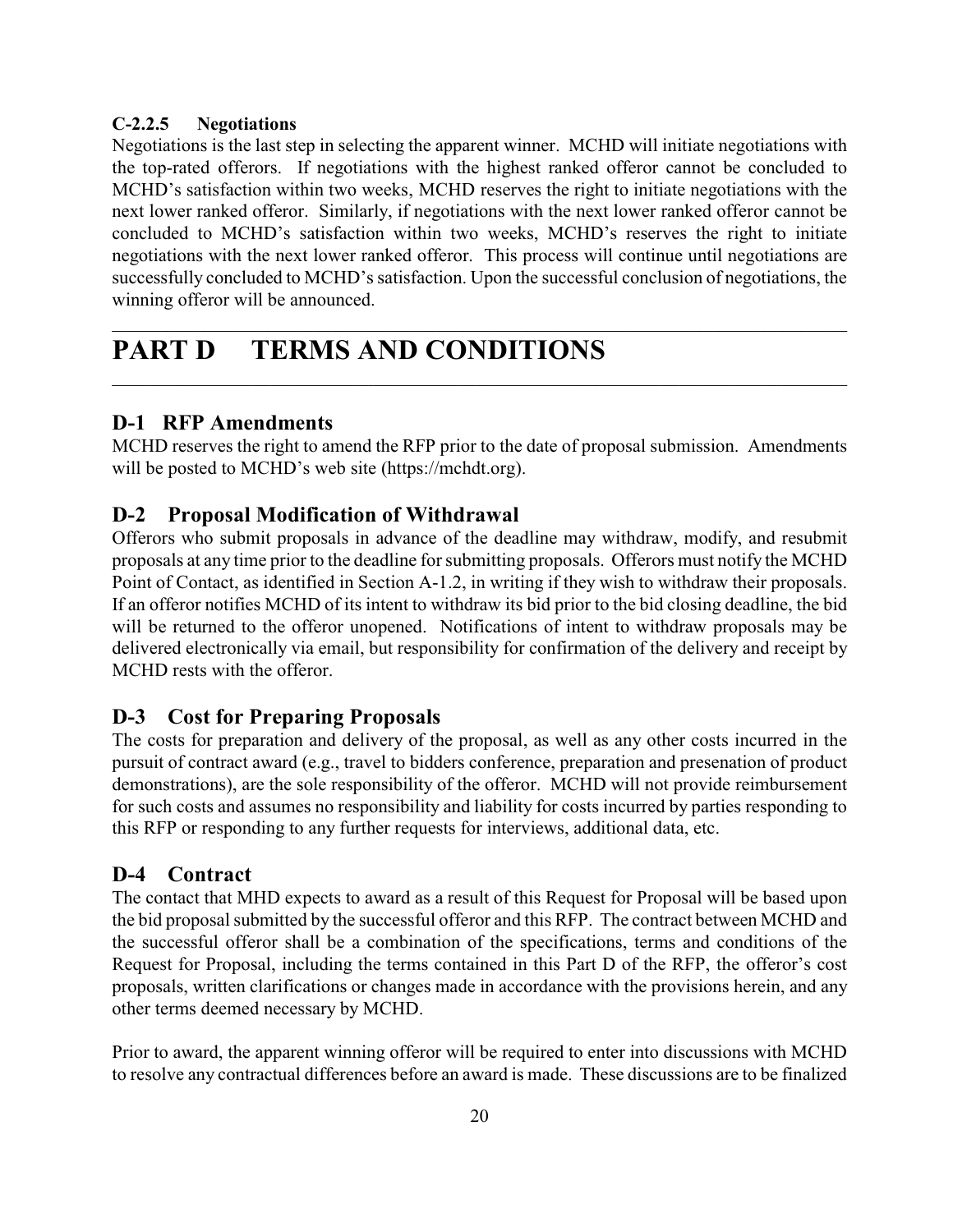and all exceptions resolved within two (2) weeks of notification; if not, the offeror's proposal may be rejected and discussions may be initiated with other offerors. When submitting a proposal, each offeror is requested to submit a standard contract or the contract it proposes to use for this agreement.

### **D–5 Order of Precedence**

The executed contact between MCHD and the selected offeror shall have precedence over all other documents relating to the project. In the event that there is a conflict or ambiguity within the text of the contact and any other incorporated documents, the order of precedence shall be:

- The executed contract and any other incorporated documents.
- Amendment to this RFP (if any).
- This RFP.
- Vendor Evaluation Questions and Answers (issued subsequent to the Bidder's Conference).
- Additional responses from selected offeror.
- Offeror response to this RFP.

### **D-6 Conflict of Interest**

If an offeror has any existing client relationship(s) that involves its former Munroe Regional Medical Center or the Marion County Hospital District, or its government that would compromise its objectivity, the offeror must disclose such relationship(s).

### **D-7 Confidentiality Requirements**

The staff members that are assigned by the successful offeror to this relationship - may be required to sign a non-disclosure statement to the extent permitted by law.

Any and all records submitted in response to this RFP, whether electronic, paper, or otherwise recorded, are subject to the Florida Public Records Act. Florida Statute Chapter 119. The determination of how those records must be handled is solely with the purview of MCHD. All records considered to be trade secrets, as that term is defined by Florida Statute Chapter 812.081 (1) (c) shall be identified, as shall all other records considered to be exempt under the Act. It is not sufficient to merely state generally that the proposal is proprietary or a trade secret or is otherwise exempt. Particular records, pages or sections which are believed to be exempt must be specifically identified as such and must be separated from other records with a convincing explanation and rationale sufficient to justify each exemption from release consistent with F.S. 812.081.

Consistent with the above paragraph on the Public Records Act, any request for confidential treatment of information must be included in the transmittal letter with the offeror's bid proposal. The request for confidential treatment of information must also include the name, address, and telephone number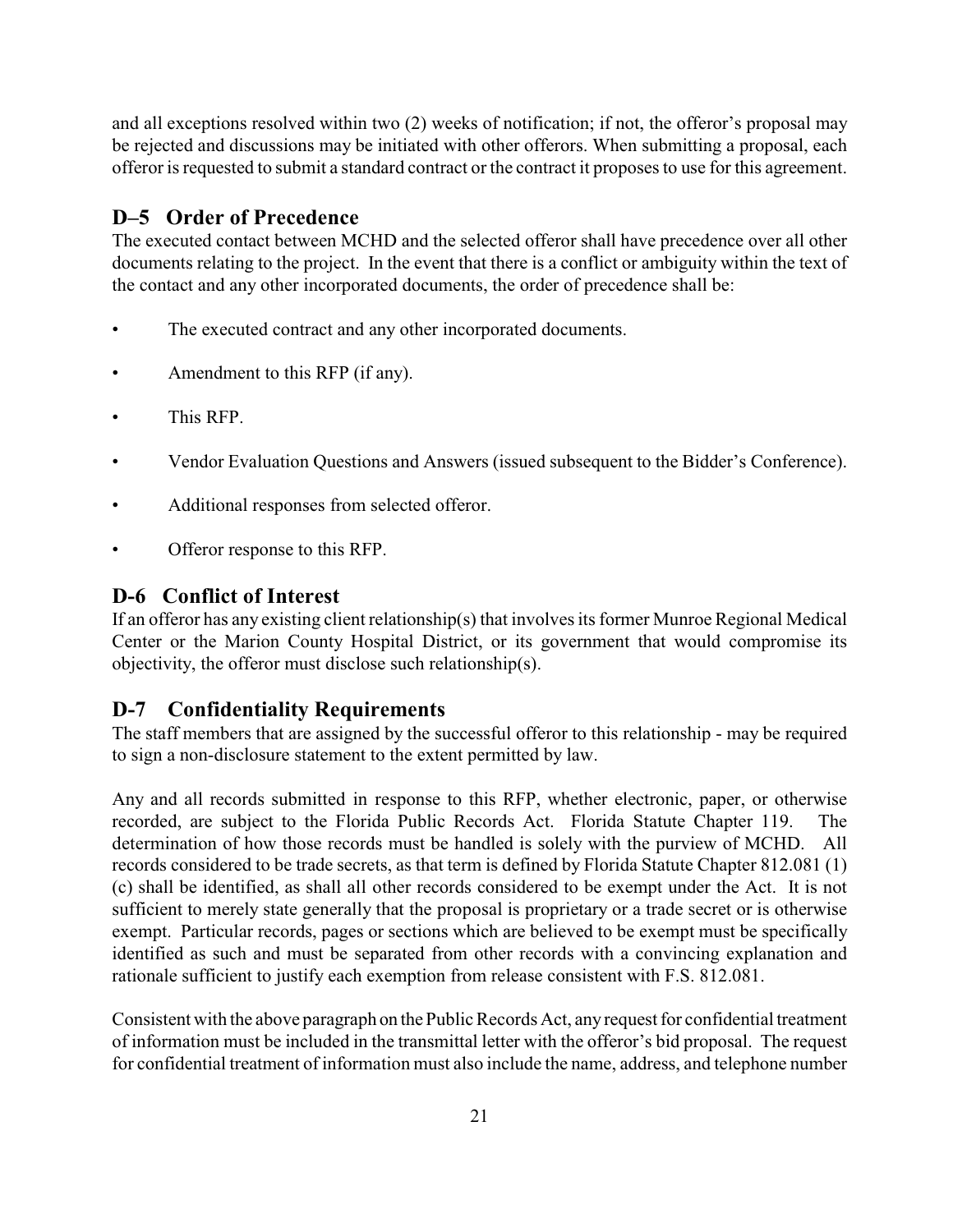of the person authorized by the offeror to respond to any inquiries by MCHD concerning the confidential status of the materials.

Also, any bid proposal submitted which contains confidential information must be conspicuously marked on the outside as containing confidential information, and each page upon which confidential information appears must be conspicuously marked as containing confidential information. Identification ofthe entire bid proposal as confidential may be deemed non-responsive and disqualify the offeror.

If the offeror designates any portion of the proposal as confidential, the offeror must submit one copy of the bid proposal from which the confidential information has been excised and redacted. The excised copy is in addition to the number of copies requested in Section C-1 of this RFP. The confidential material must be excised in such a way as to allow MCHD and, if applicable, a court of law to determine the general nature of the material removed and to retain as much of the bid proposal as possible.

# **The offeror's failure to request confidential treatment of material will be deemed by MCHD as a waiver of any right to confidentiality which the offeror may have had.**

By submitting a bid proposal, the offeror agrees that MCHD may copy the bid proposal for purposes of facilitating the evaluation of the bid proposal or to respond to requests for public records. The offeror consents to such copying by submitting a bid proposal and warrants that such copying will not violate its rights or the rights of any third party. MCHD shall have the right to use ideas or adaptions of ideas that are presented in the bid proposals. Proposals, plans, specifications, and other documents prepared and submitted under this RFP shall become the property of the District.

### **D-8 Insurance**

The following requirements shall be adhered to by offeror throughout the duration of the Contract, and as may otherwise be specified herein. Contractor shall procure and maintain insurance, which shall protect the Contractor and MCHD from any claims for bodily injury, property damage, and/or personal injury, which may arise out of operations under the Contract. Contractor shall procure the insurance policies at the Contractor's own expense and shall furnish MCHD an insurance certificate of the coverage required in this Section. Contractor is required to obtain and maintain the following types of insurance coverage for the duration of the Contract:

Insurance/Limits of Liability:

- Worker's Compensation The contractor shall carry \$500,000 for each accident and \$500,000 for bodily injury by disease and \$500,000 for each employee.
- Unemployment Insurance Statutory.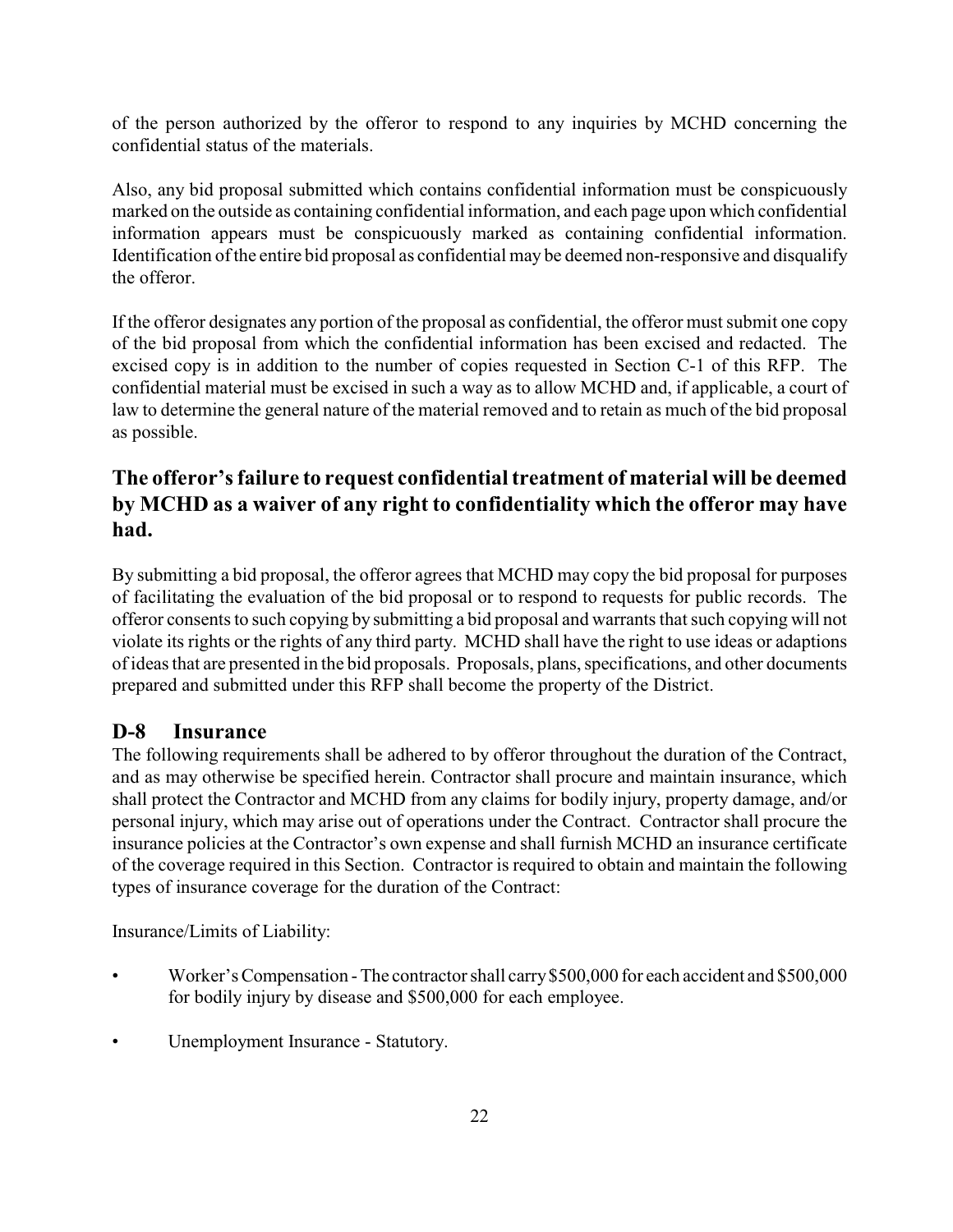- **Commercial General Liability Insurance**  The minimum limits of coverage of such insurance will be \$2,000,000 for general aggregate, \$2,000,000 for products completed/operations aggregate, \$1,000,000 personal and advertising injury, \$1,000,000 per occurrence, and \$250,000 fire damage (any one fire) and \$5,000 medical expense (any one person).
- **Automobile Liability**  The contractor shall carry commercial automobile liability insurance covering all motor vehicles, including owned, non-owned and hired, used in connection with the agreement. Each policy shall provide coverage with a limit not less than \$1 million - Combined Single Limit for Each Occurrence.
- **Liability, Malpractice, and/or Errors and Omissions Insurance**  The contractor shall maintain malpractice and/or an errors and omissions insurance policy in the amount of at least \$3,000,000 annual aggregate and \$1,000,000 per claim. Additionally, the contractor shall maintain adequate business insurance to include an umbrella liability policy of at least \$3,000,000 total. Coverage under these policies must include protection from the fraudulent conduct and beach of fiduciary responsibility of the contractor.
- **Umbrella Liability**  The contractor shall have an umbrella policy with a limit of \$1 million for each event and \$1 million general aggregate limit.

MCHD shall be named as an additional insured on all insurance policies that Contractor is required to procure with the exception of professional liability and workers compensation, for the possible liabilities resulting from the Contractor's actions or omissions. The liability insurance furnished must be primary and non-contributory for MCHD.

Offeror will indemnify, and save harmless MCHD, it directors, officers, employees and agents from and against any and all claims, actions, damages, liabilities, costs, and expenses arising out of offeror's operation and performance under this Contract including all claims for bodily and personal injuries, sickness, death and/or damages to property.

All offerors must submit within ten (10) calendar days after notification of intent to award the contract, an original or a certified true copy of insurance certificate(s) confirming coverage as stipulated above. Evidence of continuing coverage must be submitted on an annual basis. If this information is not provided with in this time frame, the proposal will be rejected. All insurance coverage costs must be exclusive of any legal costs.

New insurance shall be promptly furnished in the event of insolvency, bankruptcy or failure of any insurance company providing coverage to offeror rlied upon under this proposal. The contractor shall notify MCHD thirty (30) days in advance of cancellation, termination or alteration of insurance policies as required by this RFP. A renewal policy or certificate shall be delivered to MCHD at least thirty (30) days prior to the expiration date of each expiring policy. If at any time, any of the policies shall be or become unsatisfactory to MCHD as to form, or substance, or any of the carriers issuing such policies shall be or become unsatisfactory to MCHD, the Contractor shall promptly obtain a new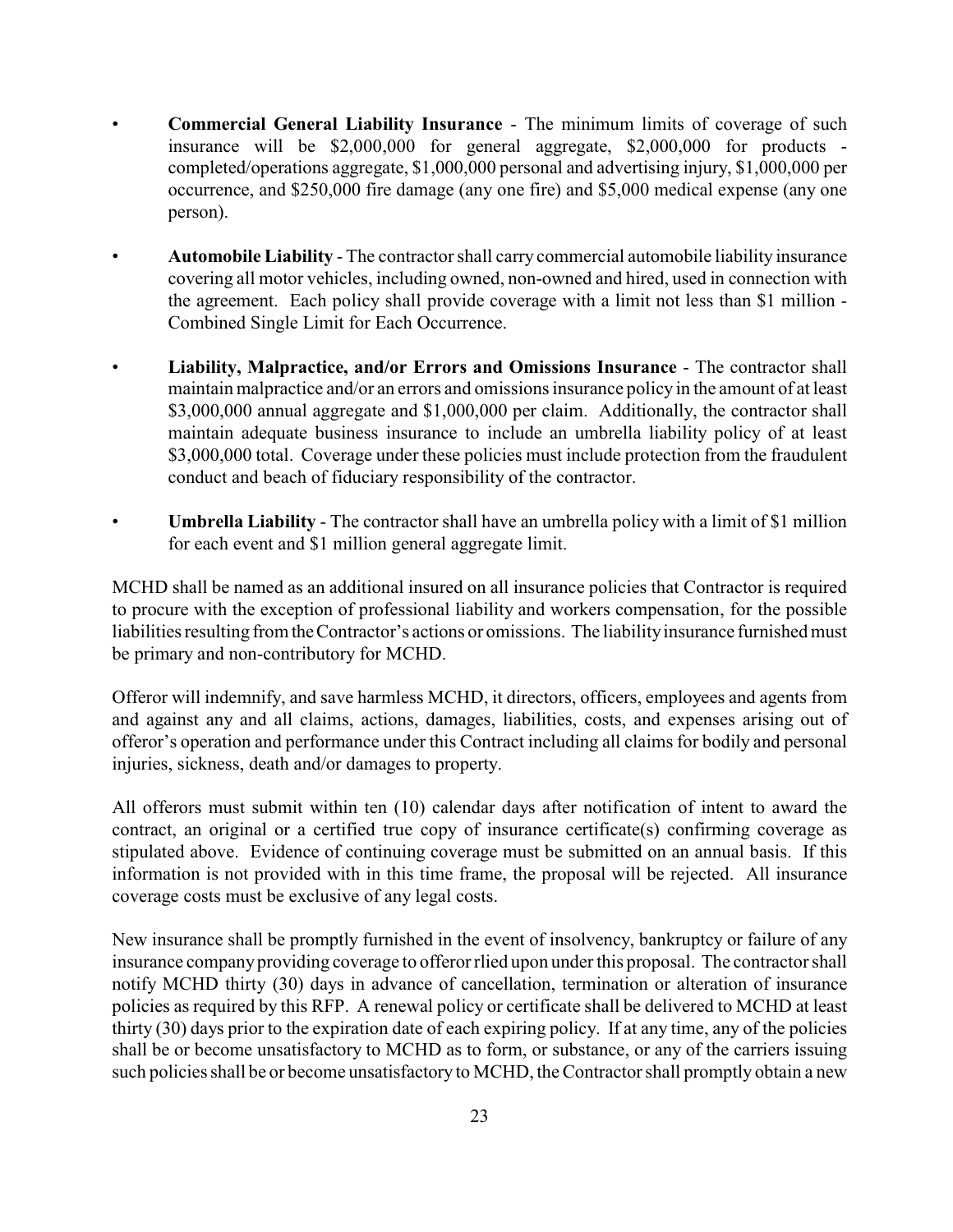and satisfactory policy in replacement. If determined necessary by MCHD Representative/Contract Administrator, the Contractor shall deliver to MCHD's Representative upon demand a certified copy of any policy required herein for review.

**Insurance certificates must be submitted and accepted by MCHD prior to the commencement of work under this RFP and accompanying contract. Failure to obtain insurance satisfactory to MCHD will result in the rescission of any Notice of Award to the offeror. Any contract awarded shall be void if this requirement is not met.**

### **D-9 Adherence to MCHD Workplace Policies**

It is anticipated that the offeror's staff will be on-site periodically, as the need arises. Regardless of their purpose for being on-site or the frequencywith which they are there, all offeror staff must adhere to MCHD workplace policies as described below.

**Building Access** - The MCHD Project Manager shall be responsible for allocating building access, equipment access, and any other necessary services available from MCHD that may be used by the offeror. Any use of MCHD facilities, equipment, internet access, and/or services shall only be for the project purposes as authorized by the MCHD Project Manager.

**Network Connection** - The offeror will be expected to provide its own personal computers which must comply with any applicable MCHD security policies before use is allowed at MCHD.

**Civil Rights** - The offeror will not discriminate against any employee or applicant for employment because of race, age, color religion, sex, sexual orientation, gender identity, marital status, veteran status, disability, HIV positive status or genetic information.

# **D-10 Ownership of Work Product and Intellectual Capital**

MCHD will have all ownership rights to all work products and deliverables produced under contracts awarded as a result of this bid and such work product will be the exclusive property of MCHD. This includes, but is not limited to documentation, and development materials.

### **D-11 Indemnification and Liability Restrictions**

The offeror will indemnify MCHD against liability for any suits, actions or claims arising from or relating to performance of the offeror under this contract.

MCHD has no obligation to provide legal counsel or defense to the offeror if a suit, claim, or action is brought against the offeror or its subcontractors as a result of the offeror's performance of its obligations under the contract. In addition, MCHD has no obligation for the payment of any judgments or settlement of any claims against the offeror as a result of the offeror's performance of its obligations under the contract. The offeror shall immediately notify MCHD of any claim made or suit filed against the offeror resulting from the offeror's obligations under the contract. The offeror will cooperate, assist, and consult with MCHD in the defense or investigation of any claim made or suit filed against MCHD resulting from the offeror's performance under the contract.